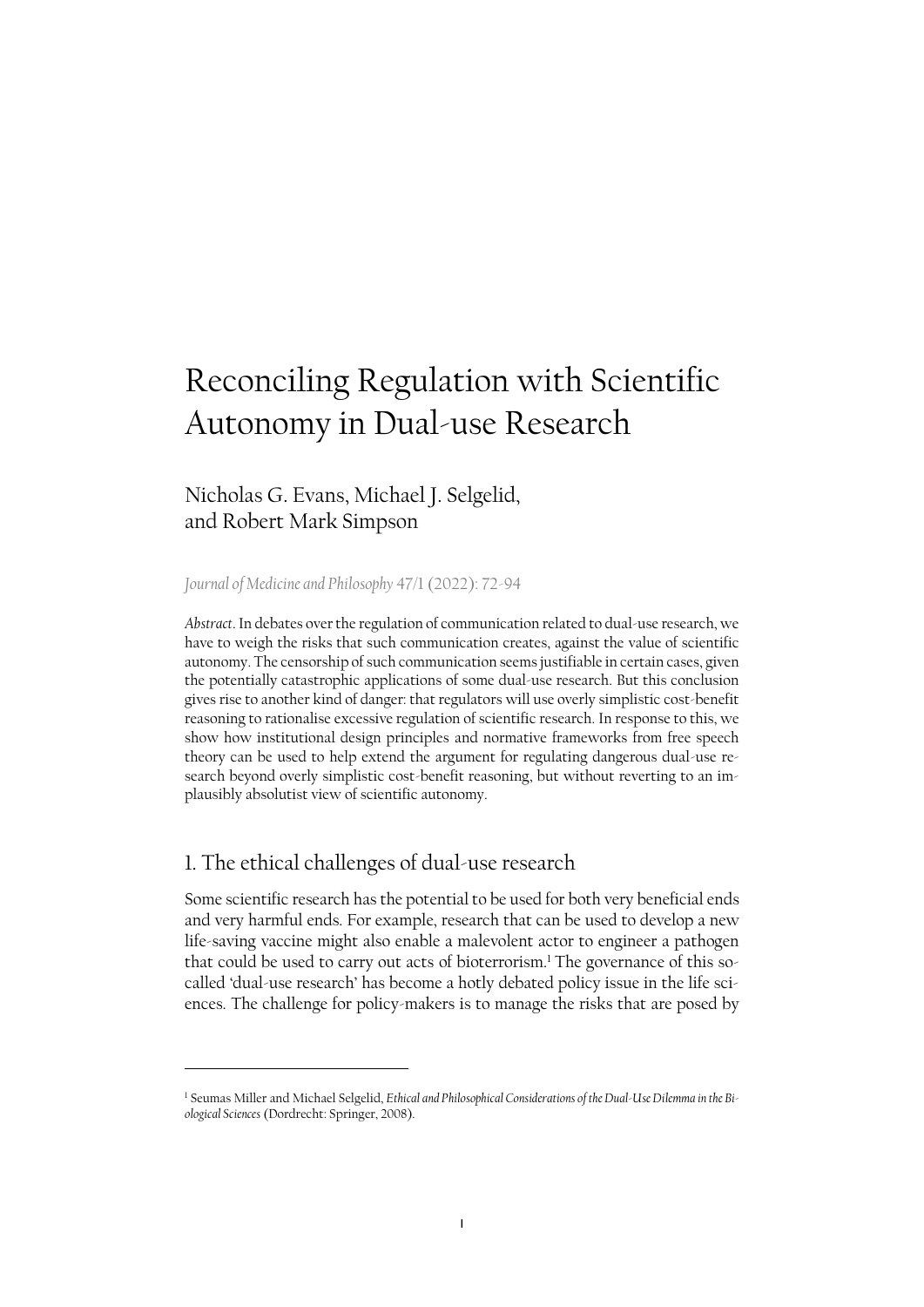the misuse of scientific and technological research, but without unduly compromising the autonomy of scientists or forgoing the benefits of their research.

As we will argue below, the magnitude of the risks in this area mean that some government censorship of dual-use research is necessary and justifiable. But this kind of reasoning is dangerous in its own way. Repressive governments often rationalise their censorship of disapproved speech by adverting to the risks and dangers that it poses. An overly simplistic cost-benefit approach to debates around censorship runs the risk of devolving into an alibi for authoritarianism. Our broader aim, then, is to show how the case for regulating dangerous dual-use research can be augmented, using institutional principles and normative frameworks from free speech discourse, in a way that addresses these kinds of concerns, but without reverting to an implausibly absolutist view about the value of scientific autonomy.

To set the background for this discussion, we begin with a brief overview of the evolving policy debates and conflicts surrounding dual-use research in the U.S. over the last decade or so. Despite acknowledging the risks of dual-use research, the scientific community has generally opposed measures that would allow government agencies to heavily regulate the dissemination of dual-use research. The U.S. National Research Council (NRC) acknowledged the *prima facie* case for government censorship of dual-use research as early as 2004, but it argued that this would unduly impede the progress of biological research and the beneficial applications of novel scientific discoveries, and that policymakers should instead rely on the scientific community's voluntary self-governance (in matters pertaining to dissemination of information). $^2$  The problem with this approach is that scientists and other members of the scientific community (e.g. publishers) generally are not well-placed to accurately assess the risks related to dual-use research, given that these risks often relate to national security issues that fall outside the scientist's sphere of expertise and/or because adequate risk assessment may sometimes require access to classified information (unavailable to ordinary scientists). <sup>3</sup> Moreover, given the importance of publication to the scientist's career advancement, and the publisher's profits, a regime of voluntary self-regulation will sometimes result in the publication of papers that pose serious security dangers. If members of the scientific community are free to make their own decisions about such matters, we can expect that they will sometimes decide to allow the dissemination of research despite its potentially catastrophic dangers.

<sup>2</sup> National Research Council (NRC), *Biotechnology Research in an Age of Terrorism* (Washington DC: National Academies Press, 2004). This view was later endorsed by the NRC's follow up report, *Globalization, Biosecurity, and the Future of the Life Sciences* (Washington DC: National Academies Press, 2006).

<sup>3</sup> Michael Selgelid, "A tale of two studies: ethics, bioterrorism, and the censorship of science", *The Hastings Center Report* 37/3 (2007): 35-43.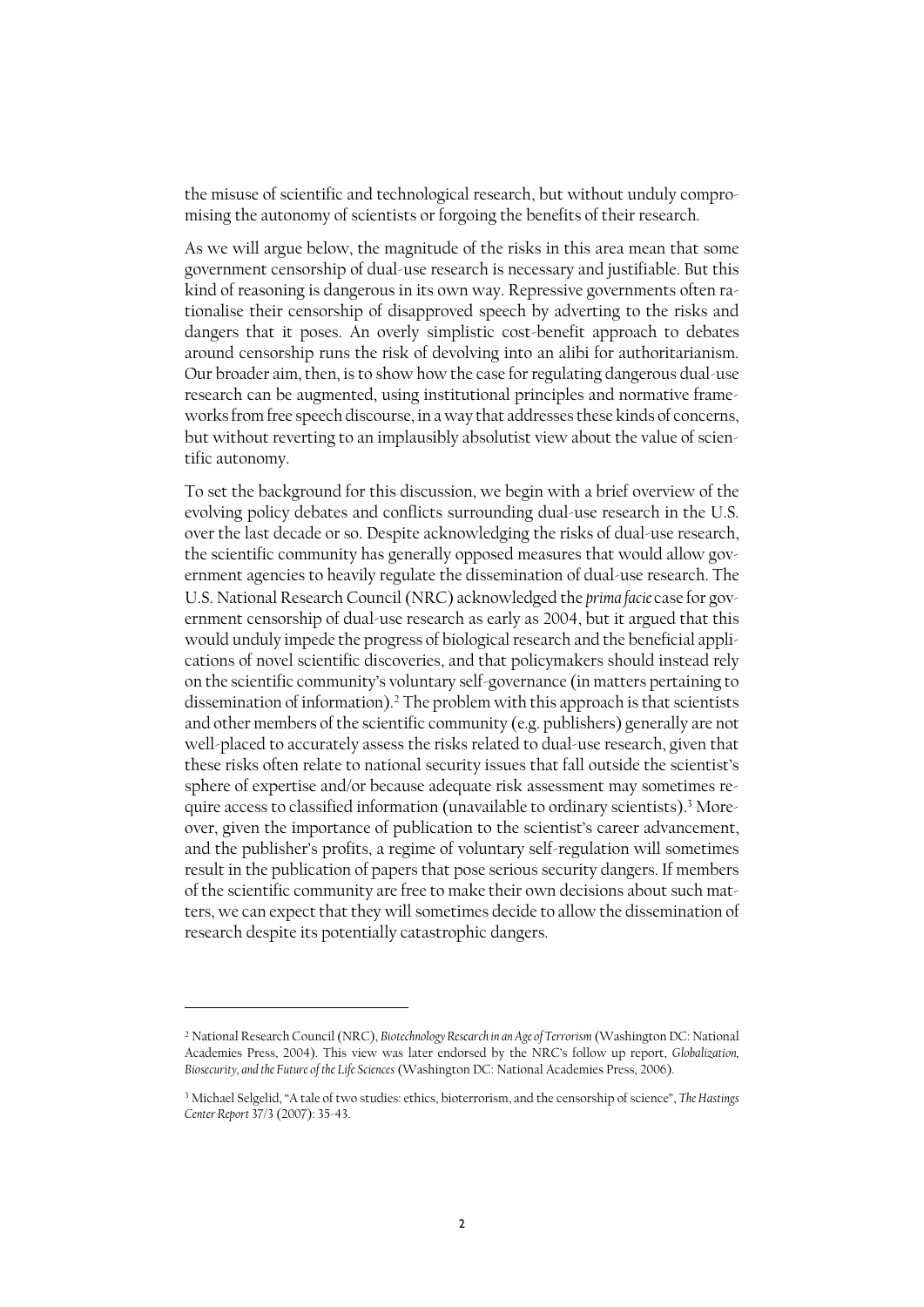This is not just conjecture. The U.S. National Science Advisory Biosecurity Board (NSABB) has backed up the NRC's position: although the dissemination of dualuse research can create serious risks, according to NSABB, government regulators should not override the views of scientists and publishers about when dissemination is appropriate. <sup>4</sup> Shortly after its formation in 2005 the NSABB was consulted about a paper accepted for publication in *Science*, which described the reconstruction of the 1918 "Spanish flu" virus that killed 50-100 million people.<sup>5</sup> The NSABB board unanimously decided that the paper should be published, despite the associated risks. What's more, *Science*'s Editor-in-Chief, Donald Kennedy, said that he would "have published the paper *even if* the NSABB had voted otherwise".<sup>6</sup> In this case, then, an influential actor in the scientific community was prepared to publish a paper even in the face of an assessment, by a relevant body of experts, that this would gravely threaten human health and security.

The debate around this issue came to a head in 2011, when two separate teams of scientists created genetically modified strains of highly pathogenic avian influenza H5N1 that were airborne transmissible between ferrets (which provide the best model for influenza in humans). Ordinary H5N1 only infects humans via birds, and it does so with little efficacy. As of 2016 there have only been 854 recorded cases of H5N1 in humans, but the fatality rate for those infected is 52%. The release of a similarly deadly, human-to-human transmissible, airborne strain of H5N1 could thus be catastrophic. To illustrate the danger, recall that the 1918 Spanish flu pandemic had a fatality rate of only 2.5%.<sup>7</sup> An influenza pandemic resulting from airborne, human-to-human transmissible H5N1, if its fatality rate were comparable to ordinary H5N1, could result in between 20 million and 1.6 *billion* deaths.<sup>8</sup>

Concerns about these dangers and the potential misuse of the H5N1 studies prompted NSABB to recommend that key details of the methods by which the modified viruses were produced be omitted from articles (under review in *Science* 

<sup>4</sup> National Science Advisory Board for Biosecurity, *Proposed Framework for the Oversight of Dual-use Life Science Research: Strategies for Minimizing the Potential Misuse of Research Information* (Washington DC: National Science Advisory Board for Biosecurity, 2007).

<sup>5</sup> Jeffery K. Taubenberger and David M. Morens, "1918 influenza: the mother of all pandemics", *Emerging Infectious Diseases* 12/1 (2006): 15-22.

<sup>6</sup> Donald Kennedy, "Better never than late", *Science* 310/5746 (2005): 195 [our emphasis].

<sup>7</sup> Taubenberger and Morens, "1918 influenza".

<sup>8</sup> Note, however, that the airborne strains created via this research weren't so deadly – for ferrets, anyway. See Marc Lipsitch and Thomas V. Inglesby, "Moratorium on research intended to create novel potential pandemic pathogens", *mBio* 5/6 (2014): e02366-14; Marc Lipsitch and Thomas V. Inglesby, "Erratum for Lipsitch and Inglesby, Moratorium on research intended to create novel potential pandemic pathogens", *mBio* 6/1 (2015): e02534-14.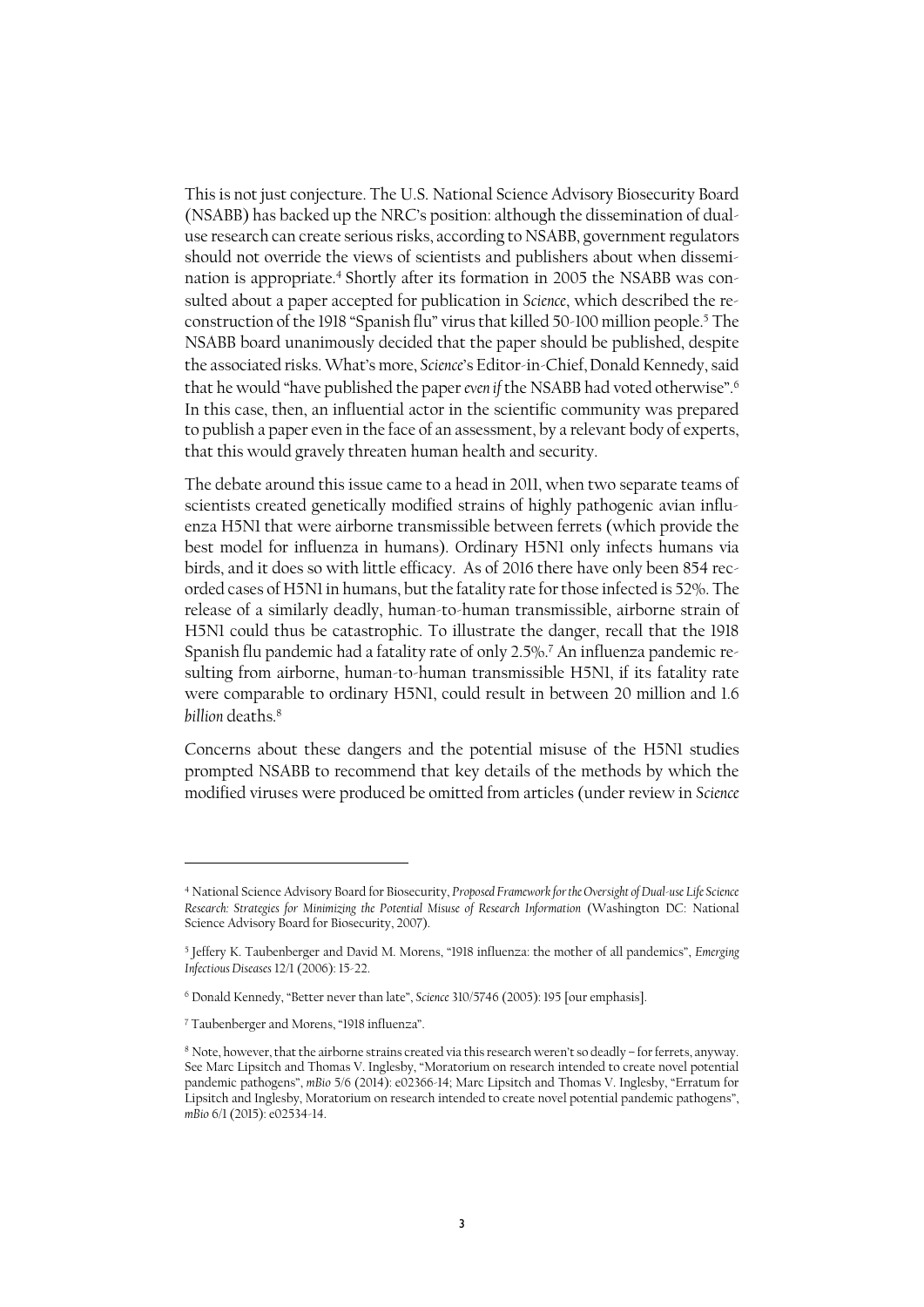and *Nature*) reporting findings of the studies in question.<sup>9</sup> Although NSABB eventually reversed this recommendation in 2012 in response to revisions to the two papers, and further (purported) justification of the public health benefits of the studies, its earlier recommendations lacked any binding force, given its merely advisory powers. <sup>10</sup> Regardless of whether NSABB changed its position, final decisions about what details to publish ultimately rested with the editors and authors.

After the controversy surrounding this case, a 2012 policy released by the U.S. Government stated that "if the risks posed by the research cannot be adequately mitigated [through other measures] Federal departments and agencies will determine whether it is appropriate to… request voluntary redaction of the research publications or communications [or to] classify the research ... in accordance with National Security Decision Directive NSDD-189". <sup>11</sup> This guidance seemed to allow funding agencies and departments to classify or terminate H5N1 research projects with risks that couldn't be mitigated. However, a subsequent report to the U.S. National Academy of Sciences Committee on Science Technology and the Law has noted that Directive NSDD-189 protects "fundamental research" from classification and restrictions under export control laws, to the maximum extent possible. This "fundamental research" standard has historically encompassed any life sciences research conducted in unclassified laboratories, for the purpose of publication in academic journals. According to the report, this standard makes it "exceedingly difficult for these [regulatory] regimes to effectively control dissemination of [dual-use research] if the researchers intend to publish their research results... and have no funding-related restrictions on their freedom to do so".<sup>12</sup>

A similar set of biosafety and biosecurity concerns has arisen around so-called "gain-of-function" (GOF) research, i.e. research that leads to the creation of pathogens, including the modified H5N1 varieties discussed above, that are more virulent or transmissible than their natural counterparts. In 2014, in response to these growing concerns, the U.S. Government imposed a pause on public funding for GOF studies – involving influenza, severe acute respiratory syndrome coronavirus (SARS), and Middle East respiratory coronavirus (MERS) – and initiated a

<sup>9</sup> National Science Advisory Board for Biosecurity, *National Science Advisory Board for Biosecurity Recommendations* (November 21, 2011)*.*

<sup>10</sup> National Science Advisory Board for Biosecurity, *Findings and Recommendations* (March 29-30, 2012).

<sup>11</sup> Office of Science Policy, *United States Government Policy for Oversight of Life Sciences Dual Use Research of Concern* (Bethesda, MD: Office of Science Policy, 2012).

<sup>12</sup> Doron Hindin, Kim Strosnider, and Peter D. Trooboff, "The role of export controls in regulating dual use research of concern: striking a balance between freedom of fundamental research and national security (January 20, 2017); retrieved June 5, 2017 from http://sites.nationalacademies.org/cs/groups/pgasite/documents/webpage/pga\_176436.pdf.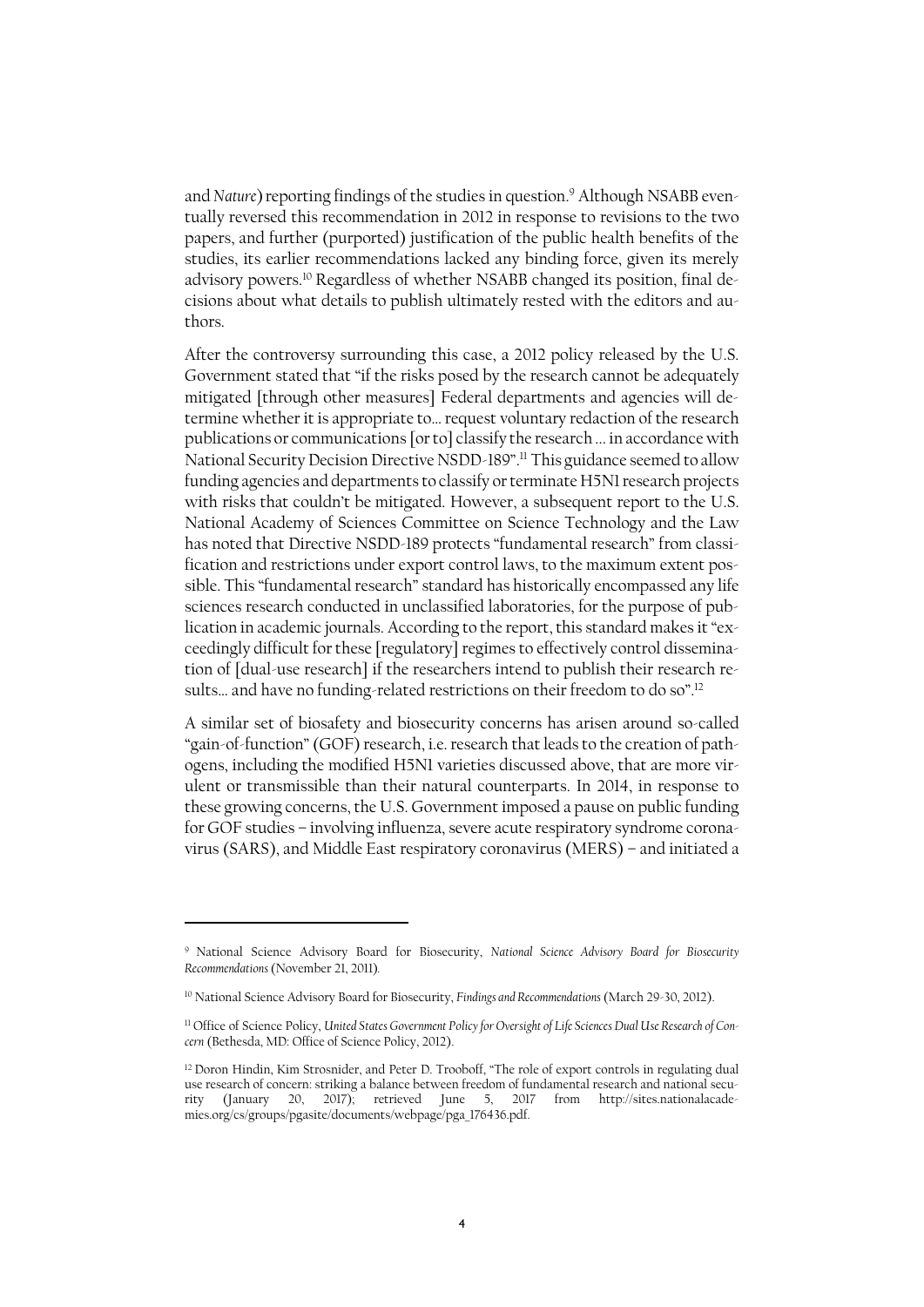'deliberative process' to assess the risks and benefits of such research.<sup>13</sup> The worries around dual-use research like the H5N1 studies had expanded beyond the potential misuse of the research findings, to incorporate concerns about biosafety (i.e., dangers associated with laboratory accidents) . <sup>14</sup> The NSABB's report on these studies concluded that some life sciences research, including some GOF research, should not be conducted at all, because the risks of accidental or intentional release of novel pathogens outweighed the potential benefits of the research.<sup>15</sup> While it recommended the careful communication of dual-use results, it remained silent on the issue of whether censorship was ever justified, except to note that

The U.S. government has no authority to mandate redaction, restriction, or classification of a scientific publication that it does not own or control, and the development of a mechanism for restricting communication of unclassified information to only those who require access, remain challenging and to date unsuccessful. 16

The 2017 policy recommendations that emerged from the process initiated in 2014 made mention of the censorship of dual-use research in the context of requesting voluntary redaction of publications or communications resulting from potentially risky projects. <sup>17</sup> It also advised federal agencies to make "classification determinations within the scope of their classification authorities and appropriate classification guidelines or ... consult with other agencies to make these determinations". <sup>18</sup> But without further clarification, this guidance is presumably subject to the strict constraints of NSDD-189 described above. In short, despite the legitimate views of some policymakers – that certain forms of dual-use research shouldn't be openly communicated, and that some should not even be *conducted* – there has been little principled guidance, to date, about when dual-use research in the life sciences can be permissibly censored, including, *inter alia,* through government classification.

<sup>13</sup> White House Office of Science and Technology Policy, *U.S. Government Gain-of-Function Deliberative Process and Research Funding Pause on Selected Gain-of-Function Research Involving Influenza, MERS, and SARS Viruses: Frequently Asked Questions* (Washington DC: White House Office of Science and Technology Policy, 2014); retrieved September 14, 2017 fro[m https://www.phe.gov/s3/dualuse/Documents/gof-qanda.pdf.](https://www.phe.gov/s3/dualuse/Documents/gof-qanda.pdf) 

<sup>14</sup> Nicholas G. Evans, Marc Lipsitch, and Meira Levinson, "The ethics of biosafety considerations in gainof-function research resulting in the creation of potential pandemic pathogens", *Journal of Medical Ethics* 41/11 (2015): 901-8.

<sup>15</sup> National Science Advisory Board for Biosecurity, *Recommendations for the Evaluation and Oversight of Proposed Gain-of-Function Research* (May 6, 2016): 4.

<sup>16</sup> *Ibid*: 33.

<sup>17</sup> Office of Science and Technology Policy, *Recommended Policy Guidance for Departmental Development of Review Mechanisms for Potential Pandemic Pathogen Care and Oversight (P3CO*) (January 9, 2017).

<sup>18</sup> *Ibid*: 5.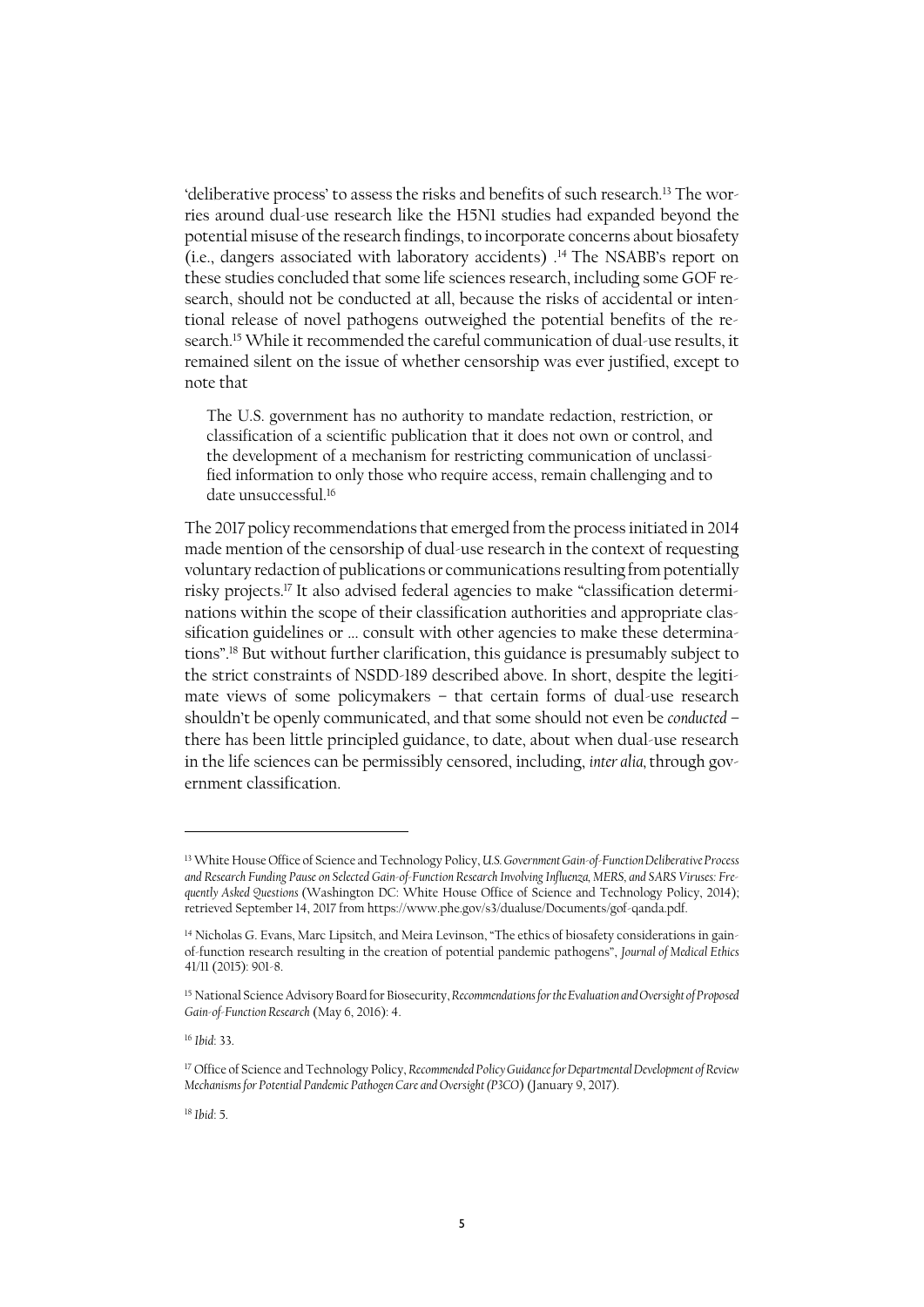### 2. Regulating dual-use research: the current debate

In the sparse, but growing, ethical literature on the regulation of dual-use research, the arguments against censorship commonly appeal to the overriding importance of maintaining autonomy in scientific practice. One version of the argument stresses the benefits of scientific autonomy in promoting scientific knowledge as an end in itself. The advancement of scientific knowledge requires conditions of openness, where scientists are free to design, perform, and publish their research based on their own judgements and discretion.<sup>19</sup> External regulation hampers this by increasing redundancy, diverting researchers from the most promising lines of inquiry, and impairing their ability to build on the work of their peers.<sup>20</sup> We should oppose regulation, then, so the argument goes, irrespective of the risks posed by dual-use research.

Another version of this argument appeals to the instrumental utility of scientific knowledge in promoting other valuable outcomes, in particular, improved human health and wellbeing. External regulation that restricts scientific communication impairs the realisation of these benefits. The fact that a scientific discovery could inadvertently result in the development of weaponised bioagents does not provide sufficient grounds for gagging researchers, so the opponents of regulation argue, because the benefits ultimately outweigh those risks.<sup>21</sup> Relatedly, David Resnik argues that even if censorious regulatory powers are never actually applied, the mere threat of censorship could have a chilling effect on scientific research, and therefore, by extension, could jeopardise the beneficial results of scientific progress.<sup>22</sup>

However, neither of these arguments provides a convincing in-principle reason to oppose government regulation of dual-use research*.* Given the magnitude of the risks involved, it is implausible to assume that open scientific research will always have net benefits, either in terms of the intrinsic value of scientific knowledge, or in terms of the wider consequences of scientific progress for society. The real-world cases discussed above already illustrate how the costs of openness and voluntarily self-regulation in this domain could dramatically outweigh the benefits. Of course there is room for debate about exactly how the

<sup>19</sup> This kind of justification for scientific autonomy appears as far back as Michael Polyani, *The Logic of Liberty: Reflections and Rejoinders* (London: Routledge and Kegan Paul, 1951): 34.

<sup>20</sup> David Resnik, "Scientific autonomy and public oversight", *Episteme* 5/2 (2008), 220-38; see also National Academies of Science, *Scientific Communication and National Security* (Washington DC: National Academies Press, 1982).

<sup>21</sup> Robert Carlson, "The pace and proliferation of biological technologies", *Biosecurity and Bioterrorism: Biodefense Strategy, Practice, and Science* 1/3 (2003): 203-14; Michael Selgelid, "A tale of two studies: ethics, bioterrorism, and the censorship of science", *The Hastings Center Report* 37/3 (2007): 35-43.

<sup>22</sup> David Resnik, "Openness versus secrecy in scientific research", *Episteme* 2/3 (2006): 135-47.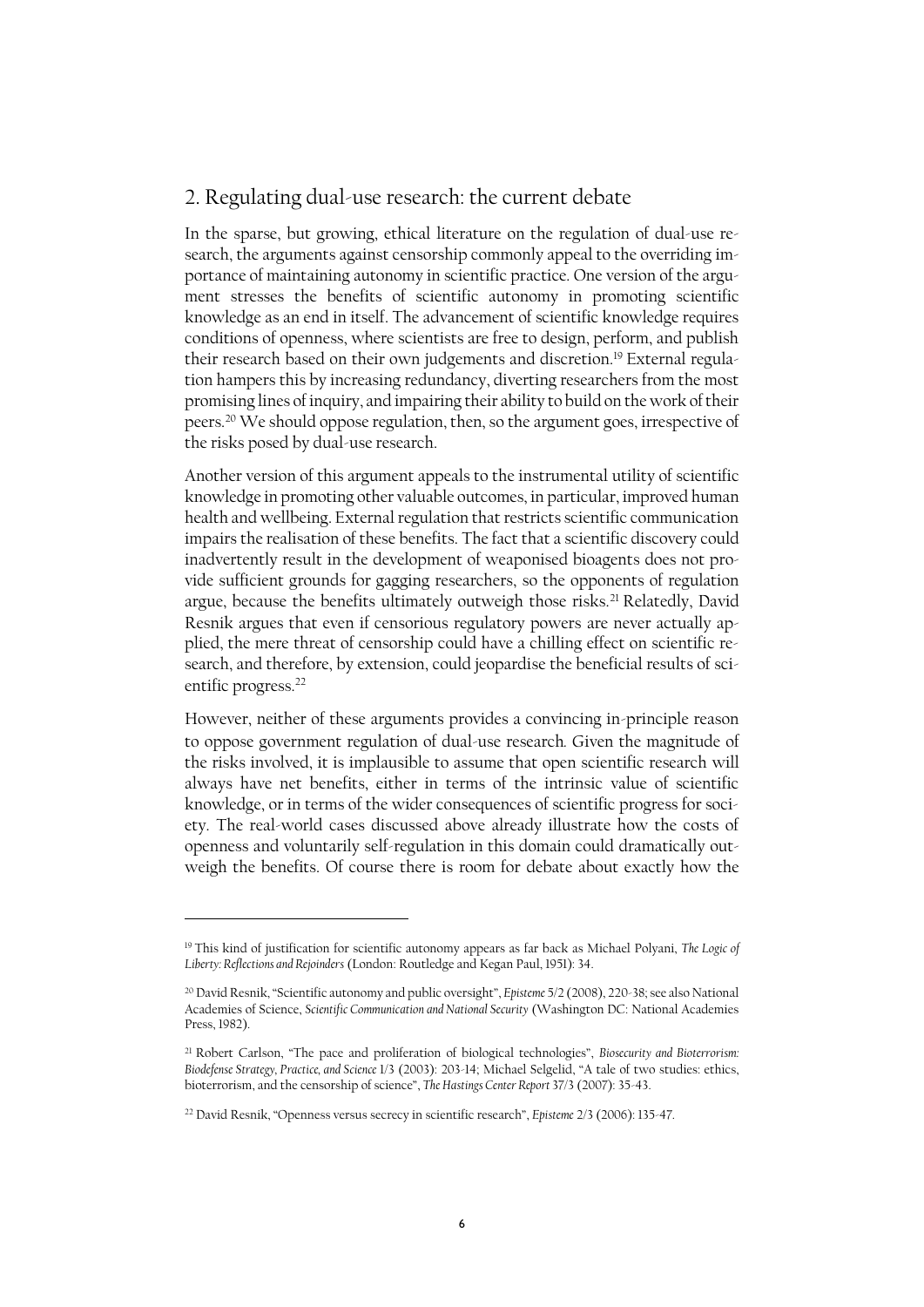H5N1 ferret studies should have been handled.<sup>23</sup> Regardless of the particulars in that case, however, it is easy to imagine hypothetical cases in which the expected costs of unregulated scientific autonomy are clearly in the negative. Consider a disease like smallpox, for example, which is believed to have killed more people than any other infectious disease in history, and three times more people in the twentieth century than were killed by all the wars of that period.<sup>24</sup> If a laboratory discovered an easy way to synthesise a pathogen as contagious, deadly, and untreatable as smallpox, the dissemination of their production methods could obviously be catastrophic.

In cases where there is a non-negligible likelihood of a catastrophic outcome resulting from dual-use research, it is reasonable to think that governments could, in principle, justifiably impose coercive regulatory constraints that limit the dissemination of the relevant information, e.g. by limiting communication to those who strictly need to be informed in order to develop protective measures against the threat.<sup>25</sup> Given this framing of the issue, it seems perverse to insist that scientists or publishers should be accorded complete discretionary powers in deciding when and how to disseminate such information. Even if scientific knowledge is valuable for its own sake, and is usually likely to have other societal benefits, there is no good reason to believe that its value and the value of its societal benefits will *always outweigh* whatever harms might result from such knowledge. The only way to defend this claim is to subscribe to an implausibly extreme, absolutist view about the importance of scientific autonomy.

## 3. Regulating dual-use research: insights from free speech theory

Even with this conclusion in hand, questions remain about how the decisionmaking processes around these issues should be approached. <sup>26</sup> The main concern we want to address here is how to make our framework sensitive to the real and significant dangers of dual-use research, but also *equally* sensitive to the *counter-*

<sup>&</sup>lt;sup>23</sup> E.g. see Ron A. M. Fouchier, Reply to "Comments on Fouchier's calculation of risk and elapsed time for escape of a laboratory-acquired infection from his laboratory", *mBio* 6, e00407–15 (2015), doi: 10.1128/ mBio.00407-15.

<sup>24</sup> Michael B. A. Oldstone, *Viruses, Plagues, and History* (New York: Oxford University Press, 1998).

<sup>25</sup> This proposal is discussed in Selgelid, "A tale of two studies".

<sup>&</sup>lt;sup>26</sup> To date there is only a small body of philosophically-informed literature on the ethics of dual-use research that aims to address these questions, e.g. Miller and Selgelid, *Ethical and Philosophical Considerations of the Dual-Use Dilemma in the Biological Sciences*; Selgelid, "A tale of two studies"; Resnik, "Openness versus secrecy in scientific research", Nicholas G. Evans, "Great expectations – ethics, avian flu and the value of progress", *Journal of Medical Ethics* 39/4 (2013): 209-13; David B. Resnik, "H5N1 avian flu research and the ethics of knowledge", *Hastings Center Report* 43/2 (2013): 22-33.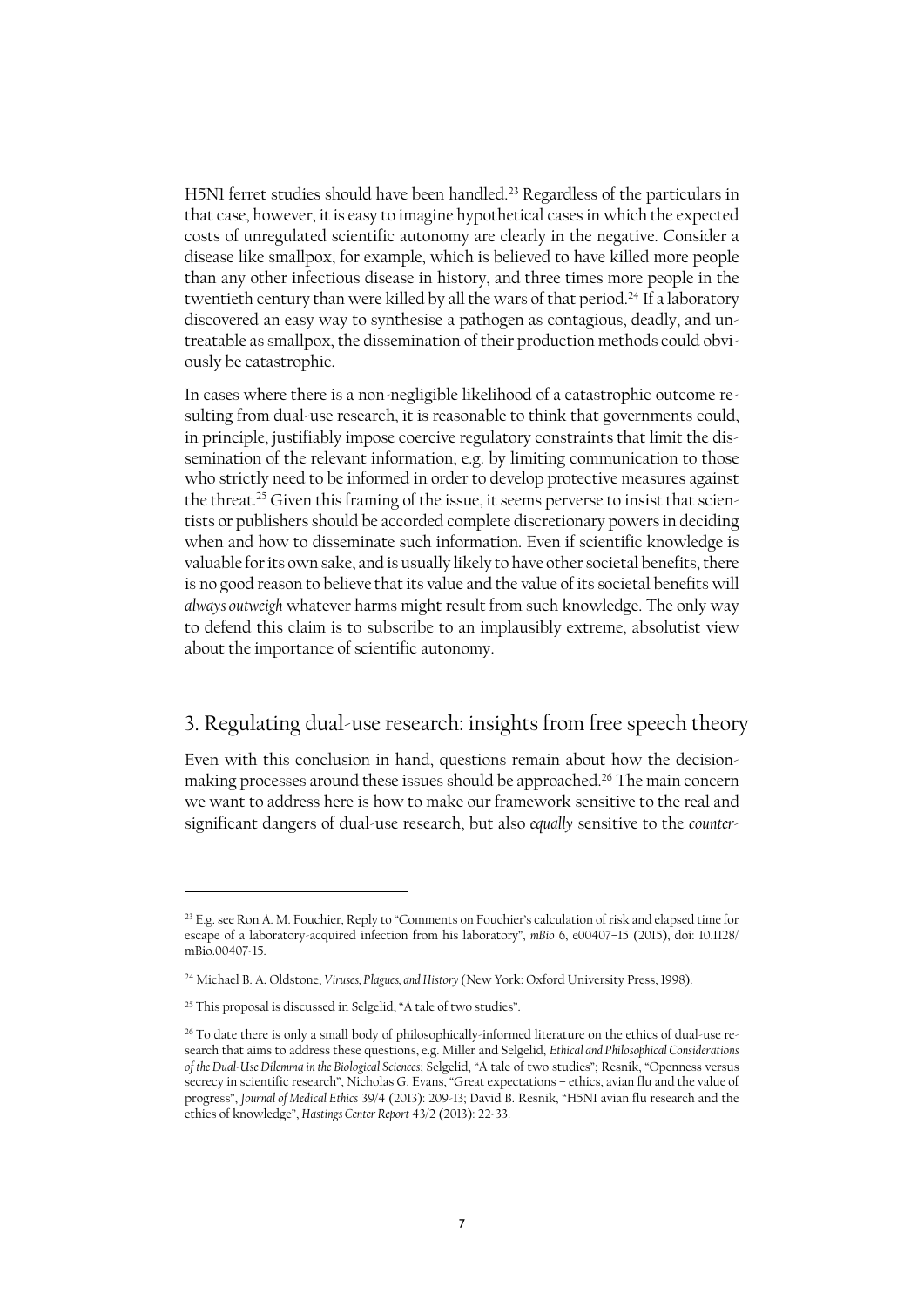*vailing* dangers that come with assigning broad powers of censorship to government agencies. We should resist absolutism about scientific autonomy, because sometimes the risks of disseminating dual-use research are too grave; but, in order to guard against the second set of dangers, we must also resist overly simplistic cost-benefit approaches to regulatory decision-making. As noted above, one way to get a grip on the problems with a cost-benefit approach is to reflect on the fact that governments that persecute their ideological opponents routinely invoke claims about the dangers of the speech that they are suppressing in order to defend their actions. State censorship on the basis of claims about the dangers of disapproved speech – which is essentially a crude form of cost-benefit justification – is a standard move in the authoritarian playbook.<sup>27</sup>

These are the kinds of concerns that underpin the general project of articulating and justifying principles of free speech.<sup>28</sup> Now, just about everyone, including strident free speech advocates, will agree in principle that dangerous communication sometimes really *does* need to be restricted in order to protect us against extraordinary risks.<sup>29</sup> In practice, however, if we allow government agencies to restrict communication that they deem to be unacceptably dangerous – where this verdict is purely based on their own cost-benefit assessment, without any additional systems of oversight and accountability – we are not taking the second set of dangers seriously. Authorities with strong regulatory powers over the com-

<sup>&</sup>lt;sup>27</sup> For discussion of how claims about dangerous speech are used to defend oppressive ideological censorship in authoritarian regimes, see for instance Tomas Venclova, "USSR: stages of censorship", *Index on Censorship* 7/4 (1978): 61-62, J. M. Coetzee, "The work of the censor: censorship in South Africa" in *Giving Offense: Essays on Censorship* (Chicago: University of Chicago Press, 1996): 185-203.

 $28$  The right to freedom of speech has been defended via multiple lines of argument, e.g. (i) by appeal to the utilitarian benefits of free speech (J. S. Mill, *On Liberty* (Amherst: Prometheus Books, 1986 [1859])), (ii) by appeal to the value of self-governance (James Griffin, *On Human Rights* (New York: Oxford University Press, 2008)), (iii) by appeal to the value of individual autonomy (for critical discussion see Susan J. Brison,"The autonomy defense of free speech", *Ethics* 108/2 (1998): 312-39), (iv) by appeal to the demands of egalitarian respect (Kenneth L. Karst, "Equality as a central principle in the First Amendment", *The University of Chicago Law Review* 43/1 (1975): 20-68), and (v) as a component of the basic structure of liberal democracy (Frederick Schauer, *Free Speech: A Philosophical Enquiry* (London: Cambridge University Press, 1982)). Only a few authors to date explicitly acknowledge that free speech principles are relevant to our thinking about the regulation of dual-use research. Selgelid notes that government-backed censorship of dual-use research "may threaten freedom of speech more generally"; see "A tale of two studies": 41. And Resnik says part of the reason to minimise restrictions on the publication of dual-use research is because they would infringe on people's speech rights; see "Openness versus secrecy in scientific research".

<sup>&</sup>lt;sup>29</sup> For instance, after arguing for a categorical right to free speech, Nagel nevertheless concedes that "it is compatible with this conception of [free speech] rights that they are not absolute, and that there may be some threshold, defined in consequential… terms, at which they give way"; Thomas Nagel, "Personal rights and public space", *Philosophy & Public Affairs* 24/2 (1995): 83-107, 100. More generally, contemporary theories of rights generally allow that even the most fundamental individual rights can be infringed upon in order to prevent especially grave harms; for discussion see e.g. Robert Nozick, *Anarchy, State, and Utopia* (New York: Basic Books, 1974): 30.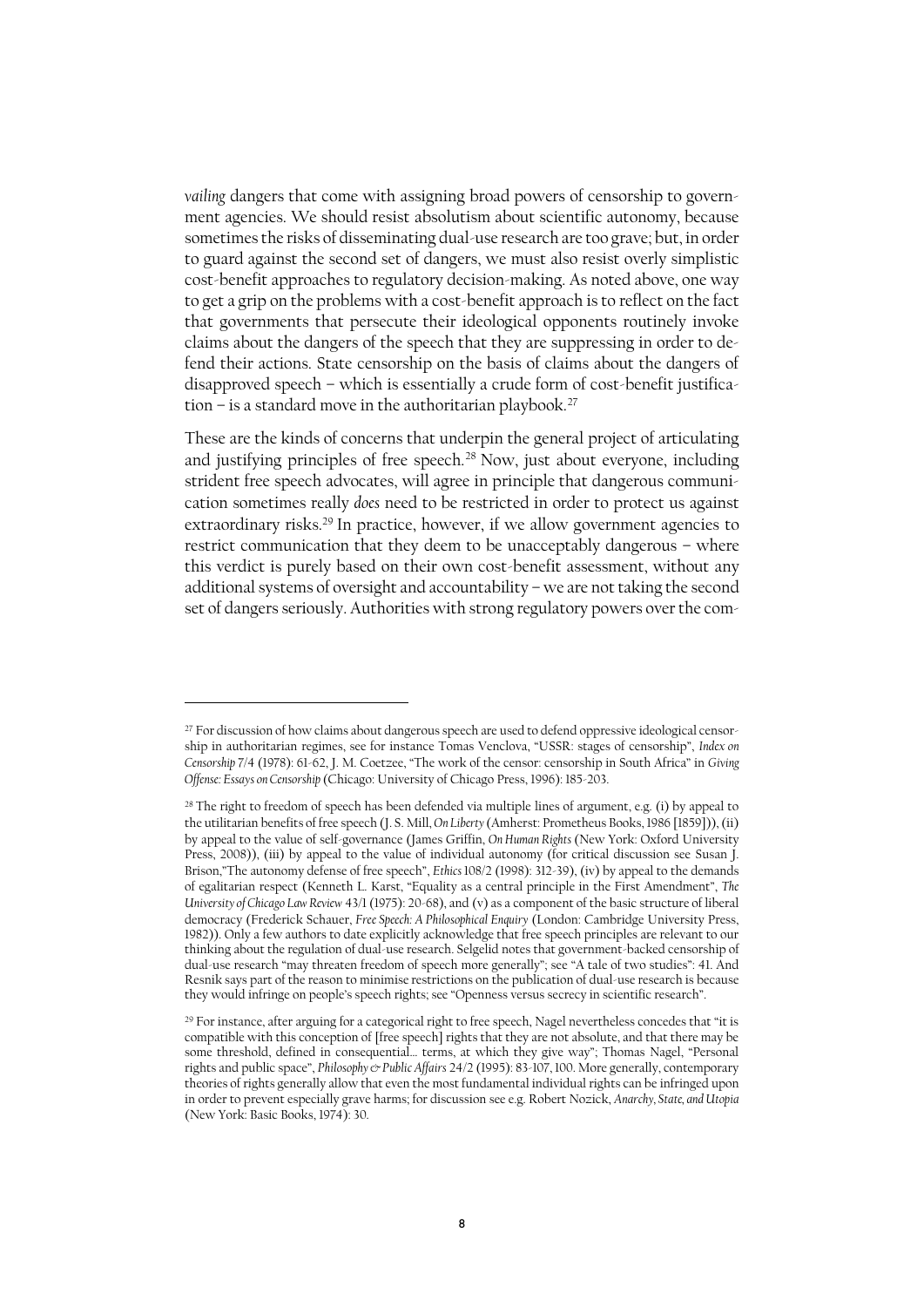munication of researchers can abuse their power, either due to self-serving motives, incompetence, or both.<sup>30</sup> Part of the idea of a *right* to free speech is to guard against this, by imposing constraints that limit the ability of authorities to pursue their aims through the regulation of communication. Recent cases in which notionally liberal governments have imposed heavy-handed and apparently ideologically motivated gags on scientists lend further support to these worries.<sup>31</sup>

Even in cases where regulatory authorities are suppressing dangerous communication in pursuit of legitimate aims, problems can still arise under a crude costbenefit framework for decision-making. For instance, under this kind of framework, the agencies responsible for the regulation of scientific research will be subject to perverse incentives in their judgements. They will have an incentive to underestimate the probability-weighted benefit of potentially harmful research, because the benefits of that research will usually be remote, and credit for those benefits, if and when they're realised, will not typically be ascribed to the regulatory agency that opted to protect the research environment. Regulatory agencies will also have an incentive to *overestimate* the probability-weighted *harm* of potentially dangerous research, since the costs that will result if harmful outcomes eventuate are likely to be blamed on the regulatory body that failed to prevent them. <sup>32</sup> We can thus expect regulators to assess the expected costs and benefits of regulatory intervention in a way that does not accurately correspond with the costs and benefits for society at large, and in a way that – without mechanisms to counteract this – will tend towards the over-regulation of scientific communication.

There are also problems of a more theoretical nature that come with using a simplified cost-benefit framework to govern the regulation of dual-use research. A simplified cost-benefit defense of regulation has this basic form: "if the probability-weighted costs of leaving dual-use research unregulated outweigh the probability-weighted benefits of leaving dual-use research unregulated, then regulation is justified in principle". The worry is that this kind of reasoning, on its face, will allow that *whenever* a regulatory agency deemsthat the expected utility of a scientific research program has a negative value – given the probability-weighted magnitude of its potential harms – censorship is justified. If agencies overseeing dual-

<sup>30</sup> Indeed, claims about the inability of governments to regulate public discourse in a judicious and evenhanded way represent one important strand of free speech theory. Frederick Schauer is a prominent representative of this view; see *Free Speech: A Philosophical Enquiry*; "Principles, institutions, and the First Amendment", *Harvard Law Review* 112/1 (1998): 84-120; "First Amendment opportunism" in Lee C. Bollinger and Geoffrey R. Stone (Eds), *Eternally Vigilant: Free Speech in the Modern Era* (Chicago: University of Chicago Press, 2002).

<sup>&</sup>lt;sup>31</sup> For a useful overview of the gags and other regulatory controls that Canada's Harper government imposed on scientists whose work had implications in relation to climate change policy, see Sarah Zhang, "Looking back at Canada's political fights over science", *The Atlantic* (January 26, 2017).

<sup>&</sup>lt;sup>32</sup> Schauer's work has been important in articulating how the structural form of state censorship leads to these kinds of distortions; see in particular "Slippery slopes", *Harvard Law Review* 99/2 (1985): 361-83.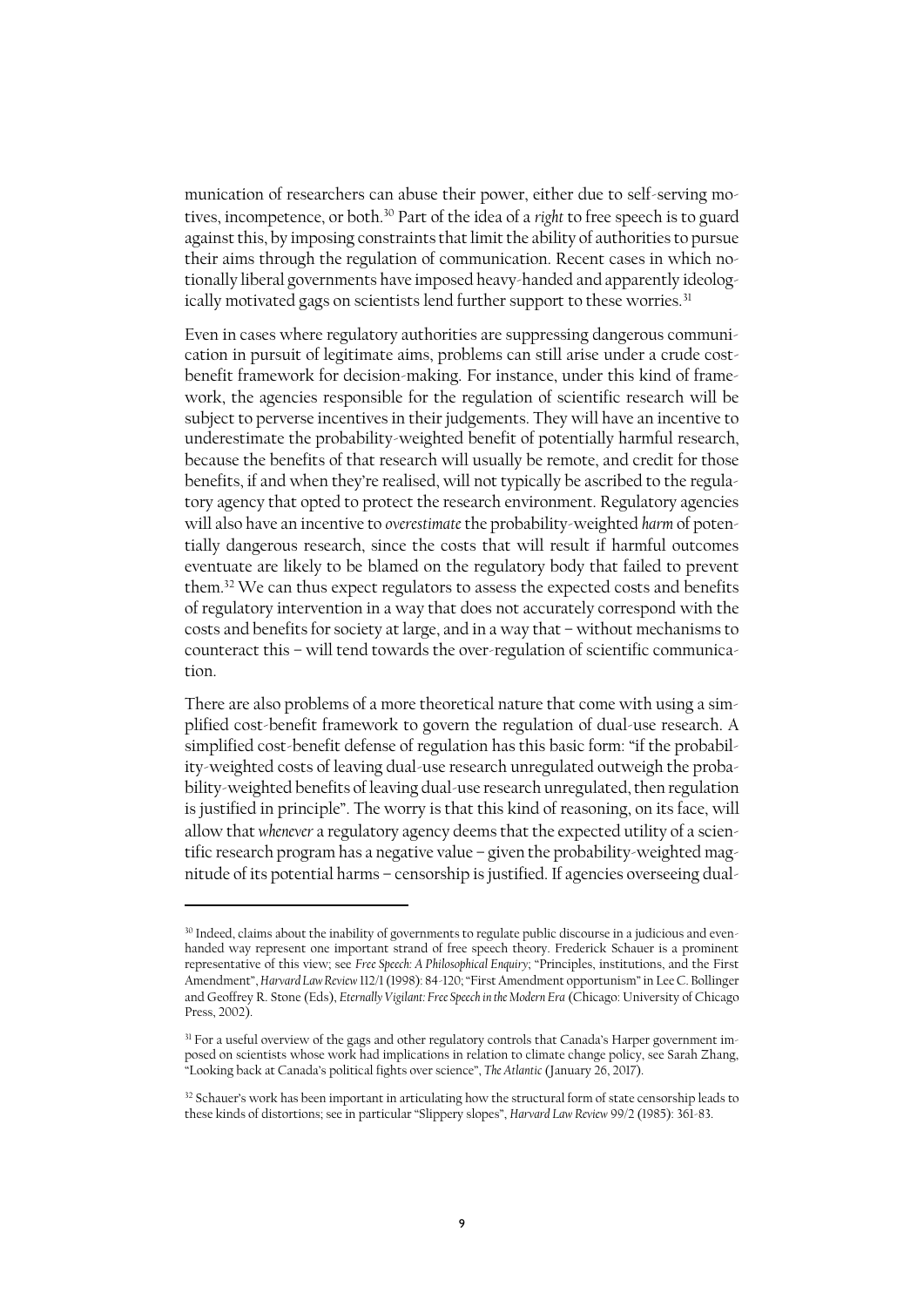use research apply this kind of adjudicative framework, then we would expect to see exactly the types of chilling effect that Resnik and others are worried about. Other things being equal, researchers will be averse to pursuing projects that they fear might be gagged, shut down, or otherwise inhibited by regulatory agencies. If they are working against the backdrop of a crude cost-benefit adjudicative framework, like the one we have sketched, then researchers will tend to refrain from pursuing not only the projects that they recognise as genuinely dangerous, but also projects for which they are uncertain about whether the relevant regulatory agency would deem it to be dangerous. This is precisely how chilling effects function. Uncertainty about whether the speaker's speech will be regarded as a breach of the relevant norm encourages the speaker to censor herself, rather than taking on an unpredictable risk of incurring a significant penalty after the fact.<sup>33</sup>

The natural response to this is to look for a way to modify the cost-benefit decision-making calculus so that researchers are not navigating in the dark, and so that it is harder for regulatory agencies to make implausible, idiosyncratic, or otherwise difficult-to-predict judgements about the dangers of research. This is partly a problem of institutional design, but we also need a normative framework to underwrite this theoretical modification.

This is less straightforward than it might seem. We cannot modify the cost-benefit calculus by giving researchers an absolute right to operate autonomously. That ignores the problem we started with: some dual-use research is too dangerous to be categorically protected against regulatory controls. Another approach would be to assign a special weight to scientific autonomy in our cost-benefit calculus. In some cases, where the expected costs of dual-use research seem to outweigh the expected benefits, we might nevertheless leave the research unregulated, based on the judgement that respect for scientific autonomy places a 'thumb on the scales' in favour of openness rather than regulation.<sup>34</sup> But if this weighting is based on the discretionary assessment of regulators trying to balance the costs and benefits against each other, this adjustment to our framework will do little to alleviate the uncertainties that create the chilling effects. Another alternative is to require compelling evidence on behalf of regulators before censorship can be enforced, and allow research to proceed until such time as that evidence can be established – placing an *epistemic* (rather than normative) thumb on

<sup>33</sup> For further analysis of how chilling effects work, see Leslie Kendrick, "Speech, intent, and the chilling effect", *William and Mary Law Review* 54/5 (2012): 1633-91; Frederick Schauer, "Fear, risk and the first amendment: unravelling the chilling effect", *Boston University Law Review* 58/5 (1978): 685-732.

<sup>&</sup>lt;sup>34</sup> This is a widely-accepted approach among free speech scholars. As Brison says, while some scholars "argue that certain reasons for restricting speech are always impermissible", even those who reject this hard-line approach think the protection of speech should get a special weighting in the policy calculus used to assess speech-restrictive policies. "Even on the balancing approach", she explains, "the value of free speech is taken to justify weighing interests with 'a thumb on the scales' in favor of speech"; Brison, "The autonomy defense of free speech": 319.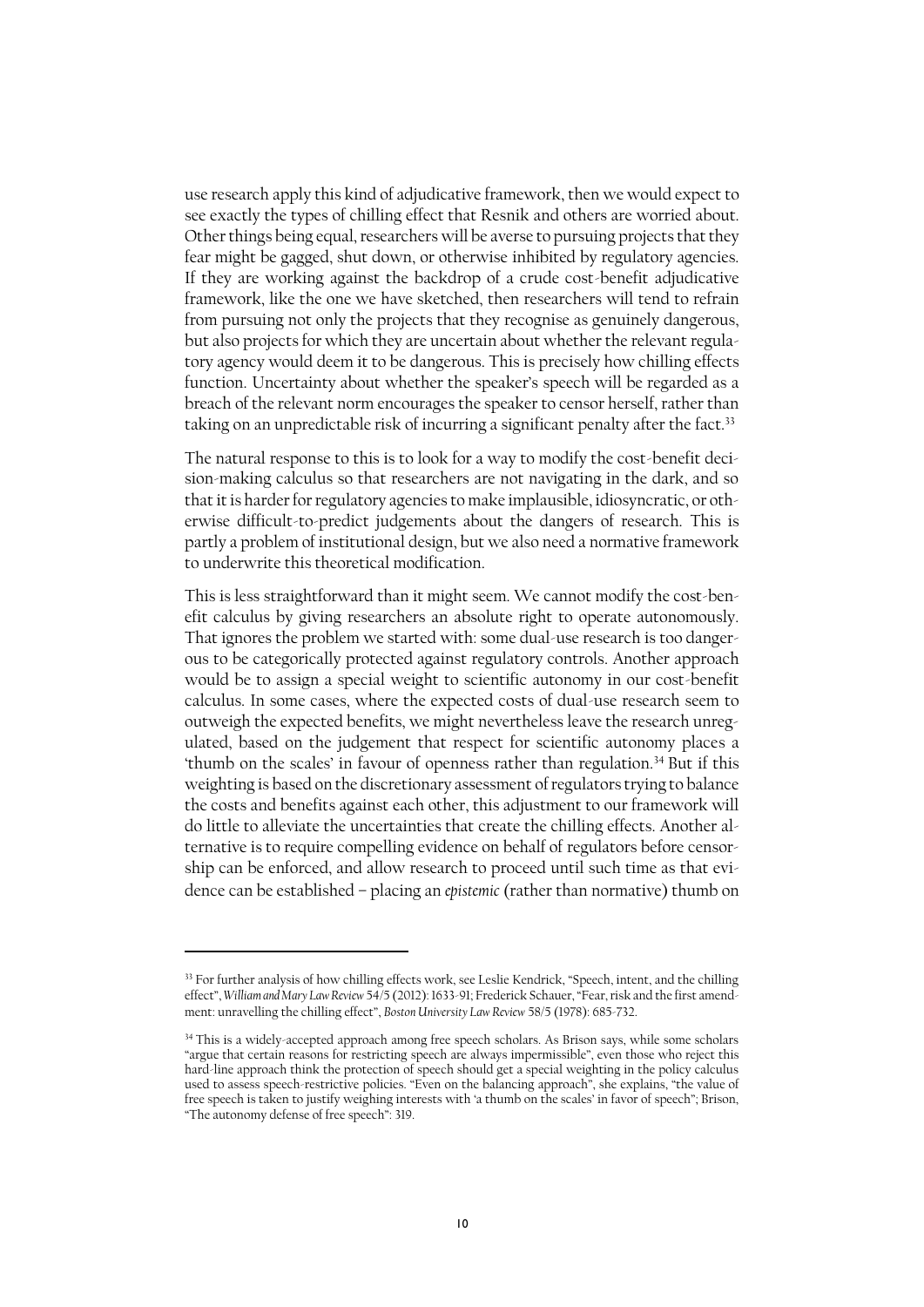the scales against censorship.<sup>35</sup> But this will just delay the potential chilling, rather than overcoming it. What we need is a normative framework that supports the consequentialist reasoning used to justify the suppression of dangerous research in *exceptional* cases, but which simultaneously offers assurance to researchers that – *in the normal range of cases* – their autonomy will be respected, and their projects will not be gagged or de-funded due to spurious, erroneous, idiosyncratic, or ideologically-motivated assessments by regulators about the dangers of their work.

One could try to downplay these concerns. Even if there are risks of excessive interference in this arena in theory, governments to date have not taken a heavy hand in regulating dual-use research, as noted above. But this is too complacent. The question isn't whether governments are now engaged in unjustified suppression of dual-use research, it's whether the frameworks that are being developed to guide the regulatory handling of this research guard against this danger. As we explain below, there are approaches available that *do* guard against the threat, but which are also consistent with recognising a strong case in favour of regulating dual-use research in those exceptional cases where the risks are particularly extreme.

#### 4. Protecting scientific autonomy in practice

First consider the practical problems. Where government regulatory agencies oversee and enforce the censorship of dual-use research, what institutional measures could we use to prevent them from abusing their powers – but without just reverting to absolutism about scientific autonomy? And how could we deal with perverse incentives on the part of the regulator to overestimate the potential harms of dual-use research and underestimate the benefits?

The first institutional design principle that we can borrow from free speech theory is a staple of the high school civics curriculum: the separation of powers. An enduring concern in free speech theory is the fact that in relation to forms of expression like protest and investigative journalism, governments are incentivised towards adopting policy that is at cross-purposes with the interests of society at large. To take an obvious example, government actors have an incentive to suppress dissent, rather than fostering the kind of open democratic debate that better serves the general social interest in transparent and accountable government. Elected legislatures are most directly subject to these bad incentives. Their effects can be counteracted, then, by vesting the power to strike down laws that unduly impinge upon free speech in a judicial branch of government. A judiciary that is

<sup>&</sup>lt;sup>35</sup> This strategy broadly tracks the "clear and present danger" test in First Amendment jurisprudence; see e.g. Zechariah Chafee Jr., "Freedom of speech in war time", *Harvard Law Review* 32/8 (1919): 932-73.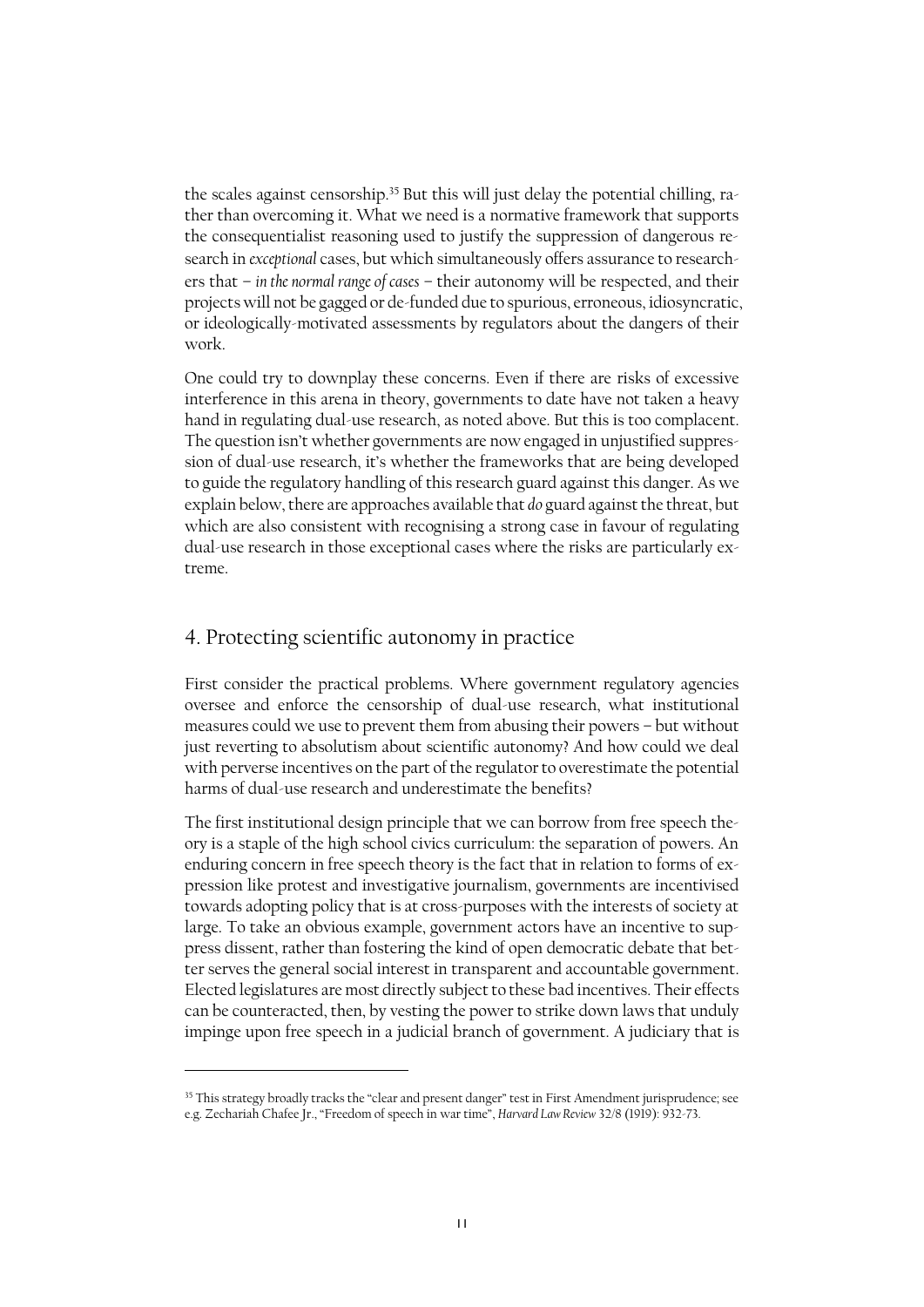independent from the legislature is less susceptible to the electoral pressures that generate the bad incentives for legislators.

This basic principle of the separation of powers could be applied in the governance of dual-use research. Insofar as there is pressure on regulatory agencies to overestimate the dangers of dual-use research, in order to avoid liability in the event of a bad outcome, states should seek to increase the degree to which their regulatory institutions are (i) independent from agencies of the state that are directly or indirectly subject to short-term electoral pressures, and (ii) staffed in a manner that minimises the relevant institutions' structural incentives to overestimate the probability-weighted costs of potentially harmful research. Creating a governance body that operated under a separation of powers would deviate from existing governance or advisory mechanisms such as the NSABB. The NSABB is a federal advisory committee whose members are selected, following the *Federal Advisory Committee Act* (FACA), by the agency that oversees the committee. <sup>36</sup> Board members are "Special Governmental Employees" that can be dismissed at the government's behest. One result of this lack of separation between the National Institutes of Health (NIH), which both coordinates the NSABB *and* is a primary sponsor of GOF research in the vein of the ferret H5N1 studies, is that the NIH can shape the membership of the board that is meant to provide advice on the regulation of research it supports. This capacity became controversial in 2014, when the NIH dismissed the inaugural members of the NSABB just as the biosafety concerns about GOF research were becoming more apparent.<sup>37</sup>

The second institutional design principle that we can borrow from free speech theory – in this case, borrowing from the form of free speech we find in U.S. Constitutional jurisprudence – is the use of differential review standards, incorporating the use of 'strict scrutiny'. To elaborate: legal restrictions on free speech in American law are classified, in the process of judicial review, as being either content-based or content-neutral. Roughly, restrictions are content-*based* if the content of the expressive acts that are being restricted is appealed to as part of the justification for the restriction; they're content-*neutral* if the content is irrelevant to the rationale behind the restriction – that is to say, if it is merely the time, place, or manner of the speech that is invoked in the rationale for its restriction. Content-based restrictions are subject to a strict scrutiny standard of review, on which they are struck down unless they are (i) a means to a compelling social interest, (ii) narrowly-tailored to the pursuit of that interest, and (iii) the least

<sup>36</sup> Pub. L. 92-463, 86 Stat. 770, enacted October 6, 1972.

<sup>37</sup> Jon Cohen, "Updated: U.S. biosafety panel to come out of hibernation with new members" *Science Insider,*  July 15, 2014[. http://www.sciencemag.org/news/2014/07/updated-us-biosafety-panel-come-out-hiberna](http://www.sciencemag.org/news/2014/07/updated-us-biosafety-panel-come-out-hibernation-new-members)[tion-new-members;](http://www.sciencemag.org/news/2014/07/updated-us-biosafety-panel-come-out-hibernation-new-members) retrieved March 22, 2017. The text of the dismissal letter can be found at Kelly Hills, "Remaining inaugural members of NSABB dismissed last night", *Life as an Extreme Sport* (July 14, 2014); [www.kellyhills.com/blog/remaining-inaugural-members-of-nsabb-dismissed-last-night/#sthash.zyIR](http://www.kellyhills.com/blog/remaining-inaugural-members-of-nsabb-dismissed-last-night/#sthash.zyIRVhBu.dpuf) [VhBu.dpuf;](http://www.kellyhills.com/blog/remaining-inaugural-members-of-nsabb-dismissed-last-night/#sthash.zyIRVhBu.dpuf) retrieved March 22, 2017.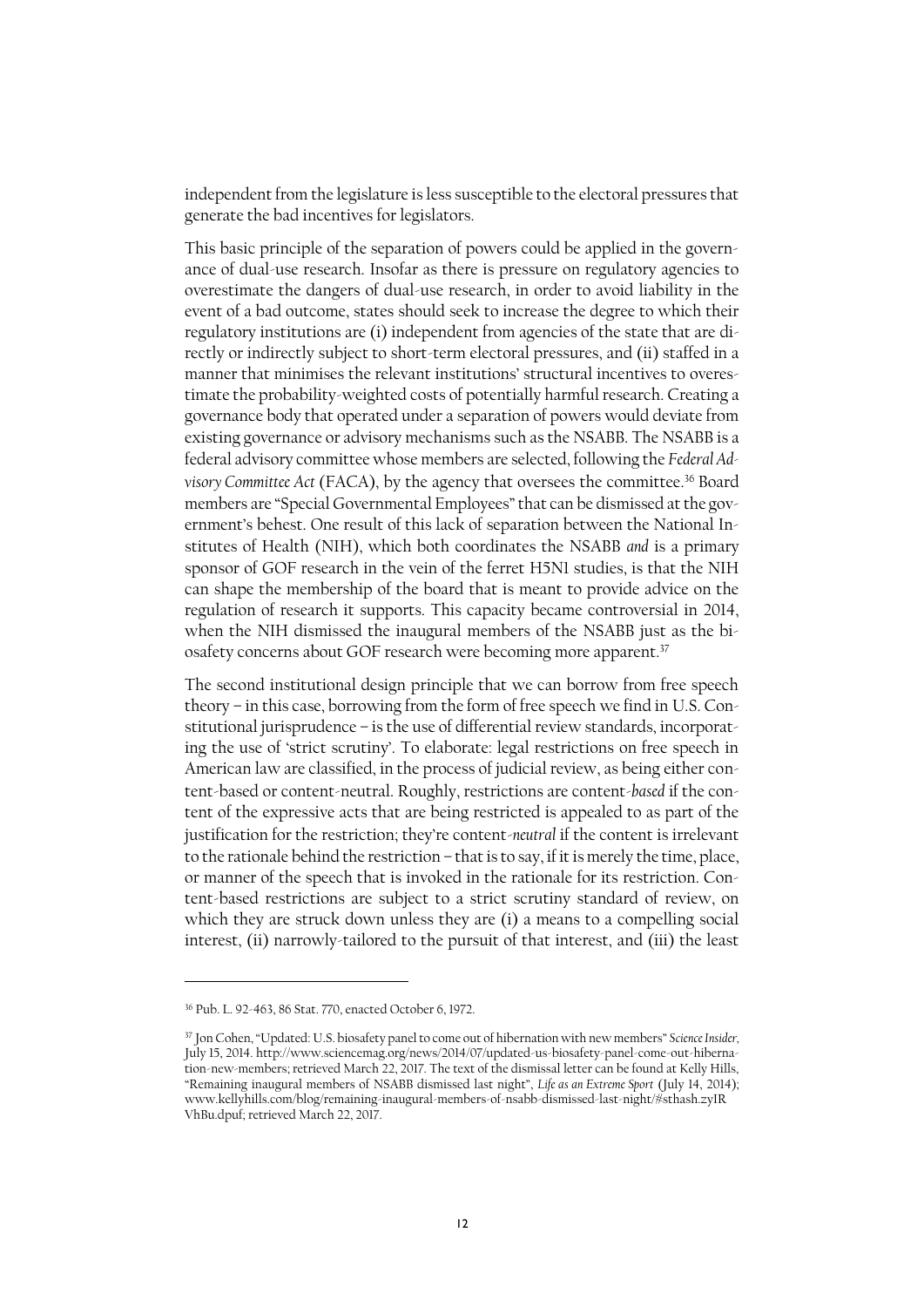speech-restrictive means available to the government in the pursuit of that interest. Content-neutral restrictions, by contrast, are subject to the less stringent review standard of intermediate scrutiny – roughly, restrictions on speech satisfy the requirements of this intermediate standard provided that they further an important social interest.<sup>38</sup>

The purpose of this two-tiered approach can be stated simply. We have very strong reasons to oppose the government's imposition of content-based restrictions on speech. We also have strong – although significantly less strong – reasons to oppose the government's imposition of content-neutral restrictions on speech. In neither case are the reasons unconditional or absolute in strength. What we need overall, then, is a system of checks and balances that leaves open the possibility of regulating speech in any given case, but which forces the government to satisfy a very exacting justificatory standard if it wants to enact a content-based restriction, and a non-trivial but less exacting standard if it wants to enact a content-neutral restriction. These checks and balances should apply to all areas of government policy, whether it's enacted through legislation or through the operations of the state's administrative and regulatory agencies. The purpose of these checks and balances is to create robust safeguards against, for example, the suppression of dissent and unpopular opinions, while still allowing for such suppression at moments of severe, exceptional risk (e.g. in wartime), and not unduly obstructing the government in its legitimate and routine regulation of forms of speech that do not require special constitutional protections (e.g. in the regulation of false advertising).

Differential review standards can and should be applied in the governance of dual-use research. Scientific regulatory agencies should be encouraged to develop review systems that differentiate the various modes of restriction upon scientific research (e.g. by distinguishing information-suppression approaches from defunding approaches), and require more intrusive modes of regulation to satisfy a more stringent standard of review before being enacted. Indeed, the strict *versus* intermediate review methods from U.S. constitutional jurisprudence may be a useful model for the regulatory systems we need in the dual-use context.<sup>39</sup> We could require, for example, that instances of the more intrusive modes of scientific regulation be disallowed, unless they are (i) are a means to a *compelling* social interest, e.g. the prevention of a serious pandemic illness, (ii) narrowly-tailored to

<sup>38</sup> For discussion see e.g. Jerome A. Barron and C. Thomas Dienes, *First Amendment Law*, 3rd Edition (St. Paul: Thomson West, 2004): 29-32; Rodney A. Smolla, *Free Speech in an Open Society* (New York: Vintage, 1993): 233-35.

<sup>39</sup> In the context of scientific research in the United States, some of this argument has been rehearsed in discussion of laws designed to limit funding for research on human embryos, e.g. Barry P. McDonald, "Government regulation or other abridgements of scientific research: the proper scope of judicial review under the First Amendment", *Emory Law Journal* 54/2 (2005): 979-1092; Steve Keane, "The case against blanket First Amendment protection of scientific research: articulating a more limited scope of protection", *Stanford Law Review* 59/2 (2006): 505-50.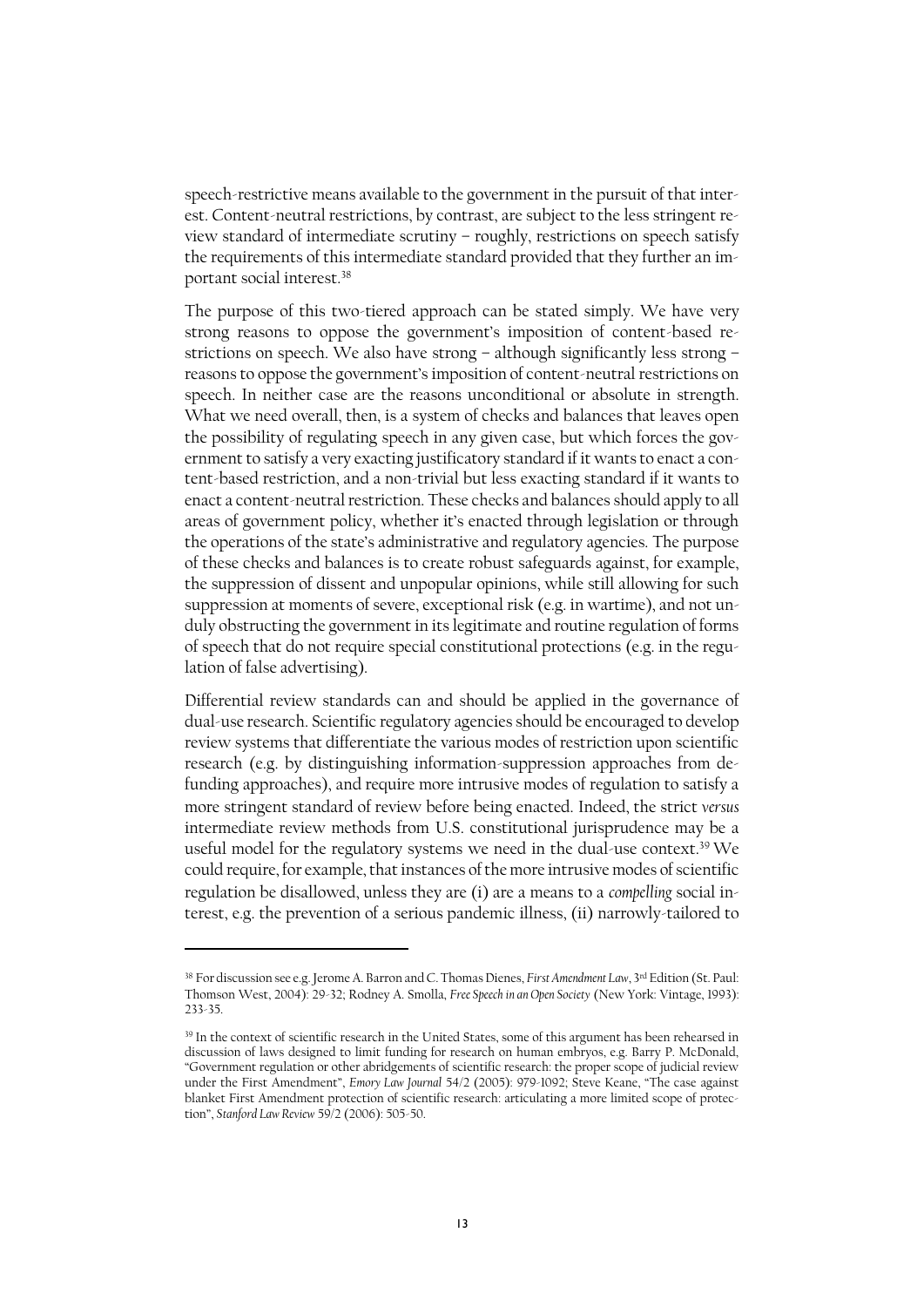the pursuit of that interest, and (iii) the least restrictive means available to the regulatory agency in the pursuit of that interest.

Most censorship of dual-use research is likely to be content-based, given that the misuse of content is what makes the research dangerous. But this distinction could still inform our approach to censorship by highlighting the role that 'time' and 'place' play in different instances of dual-use research. In 2014, for example, a novel strain of the botulinum toxin – the most lethal toxin on earth – was discovered, for which no there was no known effective antitoxin. The researchers agreed to suppress information about the sequence until such time as an antitoxin could be developed or discovered.<sup>40</sup> The information on the sequence was published in June 2015, with the discovery of an existing antitoxin that effectively neutralised the new strain.<sup>41</sup> This is closer to 'time and place' censorship of dual-use research, compared to the proposed censorship of the 2011 GOF studies, in which the motivating concern behind the NSABB's conduct was the persistent threat of a genetically modified, mammalian transmissible strain of highly pathogenic avian influenza. The general point, at any rate, is that a differential review process is an institutional measure that supports the kind of regulatory structure that we need around dual-use research. It creates a structure that permits the state's intervention in especially high-risk cases, while also maintaining a robustly-protected communicative space in which researchers can pursue their legitimate aims in the normal run of cases, without having to constantly worry about indiscriminate regulatory intrusion.

## 5. Protecting scientific autonomy in principle

Let's move on to the theoretical problem. As noted above there is a danger that scientific autonomy will be unduly constrained if regulators, when determining whether communication around dual-use research should be restricted, apply an overly simplistic cost-benefit framework of assessment. Instead we need a framework that can support the consequentialist reasoning used to justify the suppression of dangerous research in exceptional cases, but which at the same time offers assurance to the researcher that, in the normal run of cases, her research will be protected against indiscriminate intervention. In this section we show how the

<sup>40</sup> David C. Hooper and Martin S. Hirsch, "Novel *Clostridium botulinum* toxin and dual use research of concern issues", *The Journal of Infectious Diseases* 209/2 (2014): 167.

<sup>41</sup> See Susan E. Maslanka, Carolina Lúquez, Janet K. Dykes, William H. Tepp, Christina L. Pier, Sabine Pellett, Brian H. Raphael, Suzanne R. Kalb, John R. Barr, Agam Rao, and Eric A. Johnson, "A novel Botulinum neurotoxin, previously reported as serotype H, has a hybrid-like structure with regions of similarity to the structures of serotypes A and F and is neutralized with serotype A antitoxin", *The Journal of Infectious Diseases* 213/3 (2016): 379-85; Paul Keim, "A novel botulinum neurotoxin and how it tested our scientific institutions", *The Journal of Infectious Diseases* 213/3 (2016): 332-34.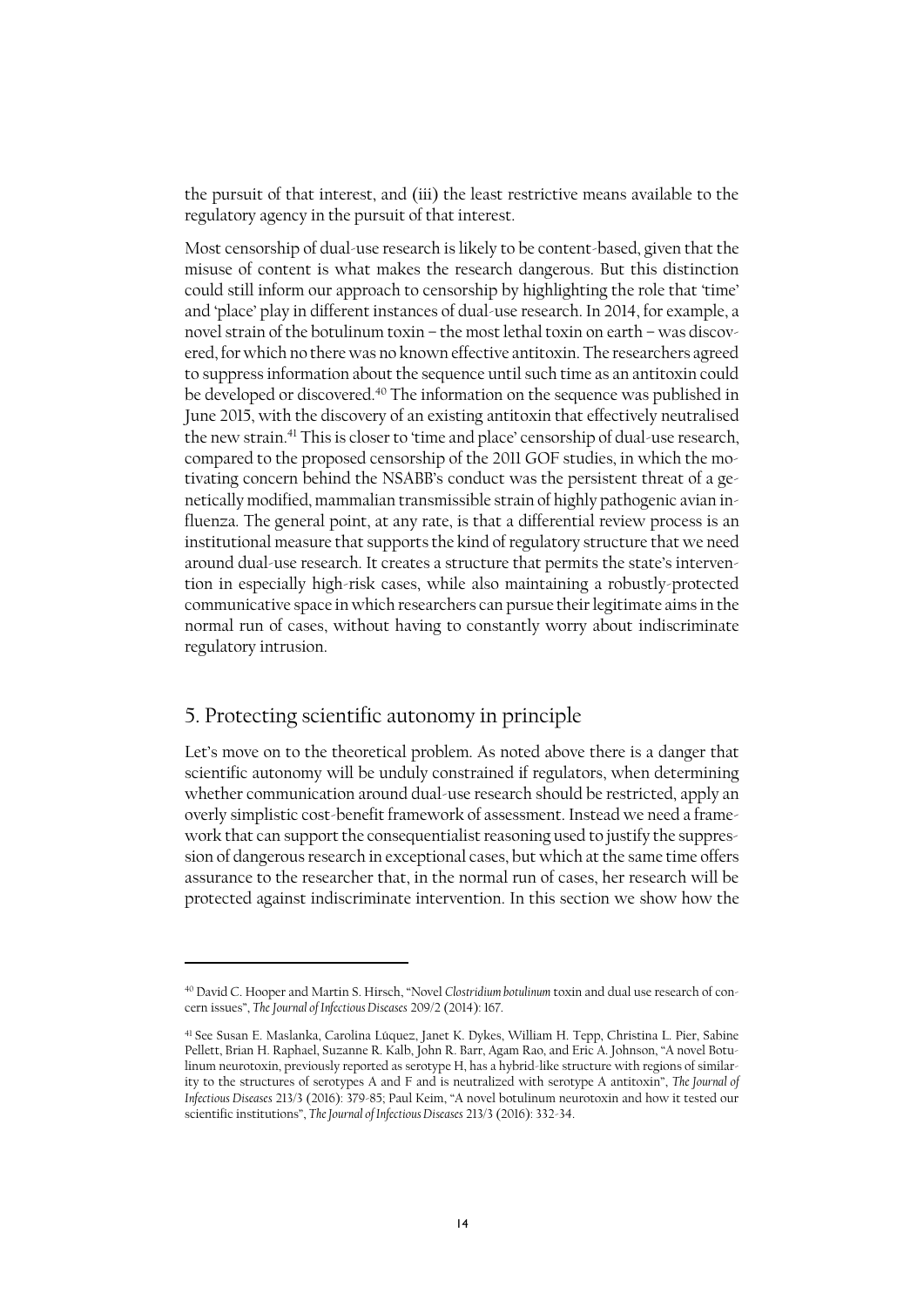contractualist free speech framework formulated by Thomas Scanlon may be useful to this end.<sup>42</sup>

The central example from Scanlon's account provides a valuable analogical reference point for discussion of dual-use research. Scanlon asks us to consider laws that ban the dissemination of instructions about how to construct explosive devices using everyday materials. On one hand, it seems intuitively plausible that a government – even a liberal government committed to pluralism, freedom of conscience, and free speech in general – is justified in imposing such bans, given the serious dangers that result from allowing this information to be freely distributed. On the other hand, as Scanlon says, free speech principles cannot generally condone the suppression of any speech that creates a risk of violence. This is because many forms of political speech – especially radical and militant criticism of the government, like, say, revolutionary Marxist discourse – have the potential to foment violence. It is part of the core purpose of free speech principles, on any standard characterisation, to protect these types of political speech against government suppression. If the risk of violence *per se* can be used to justify their suppression, then free speech protections will be completely eroded.<sup>43</sup>

However, Scanlon believes that we can justify the suppression of bomb-making instructions in a manner that does not force us to this unwelcome conclusion. If our bans on bomb-making instructions are strictly tailored to the aim of harmprevention (i.e. they are not written in a way that allows them to be used as a cover for blatantly partisan political censorship), people would have no reasonable grounds to refrain from contracting into a general system of rights and liberties that allowed for such bans.<sup>44</sup> They do not impair anyone's ability to be a self-

<sup>42</sup> Thomas Scanlon, "A theory of freedom of expression", *Philosophy & Public Affairs* 1/2 (1972): 204-26. In later work Scanlon modified his position. The government's duty to refrain from restricting radical political dissent and the like is grounded, so he later argued, in our interest in autonomy as a good to be promoted, as opposed to autonomy as a source of categorical rights; see Thomas Scanlon, "Freedom of expression and categories of expression", *University of Pittsburgh Law Review* 40/4 (1978): 519-50. References to 'Scanlon's argument' here refer to the view advanced in the 1972 paper, and this shouldn't be understood as his final or official view.

<sup>&</sup>lt;sup>43</sup> One difficult case in this area is incitement to acts of terrorist violence directed against civilians. There is some reason to think that where this particular kind of political advocacy is concerned, some restriction would be permitted by properly-formulated free speech principles, notwithstanding the overtly political character of the speech. For discussion of this difficult case see Eric Barendt, "Incitement to, and glorification of, terrorism" in Ivan Hare and James Weinstein (Eds), *Extreme Speech and Democracy* (Oxford: Oxford University Press, 2010): 445-62.

<sup>44</sup> To conduct oneself 'reasonably', in the sense we have in mind, in essence, is to conduct oneself in a way that expresses a willingness to abide by fair terms of social cooperation. This characterisation of reasonableness was originally put forward in W. M. Sibley, "The rational versus the reasonable", *Philosophical Review* 62/4 (1953): 554-60, and was famously employed in John Rawls's theory of justice as fairness; see e.g. *Political Liberalism* (New York: Columbia University Press, 1993). There is a larger theoretical problem that's raised by an appeal to this notion of reasonableness, which is about how claims about what is 'reasonable' can avoid being parochial or partisan, and whether a normative theory that assigns a major role to judgements about reasonableness can guard against this sort of parochiality; see e.g. Bruce W. Bower, "The limits of public reason", *The Journal of Philosophy* 91/1 (1994): 5-26; Marilyn Friedman, "John Rawls and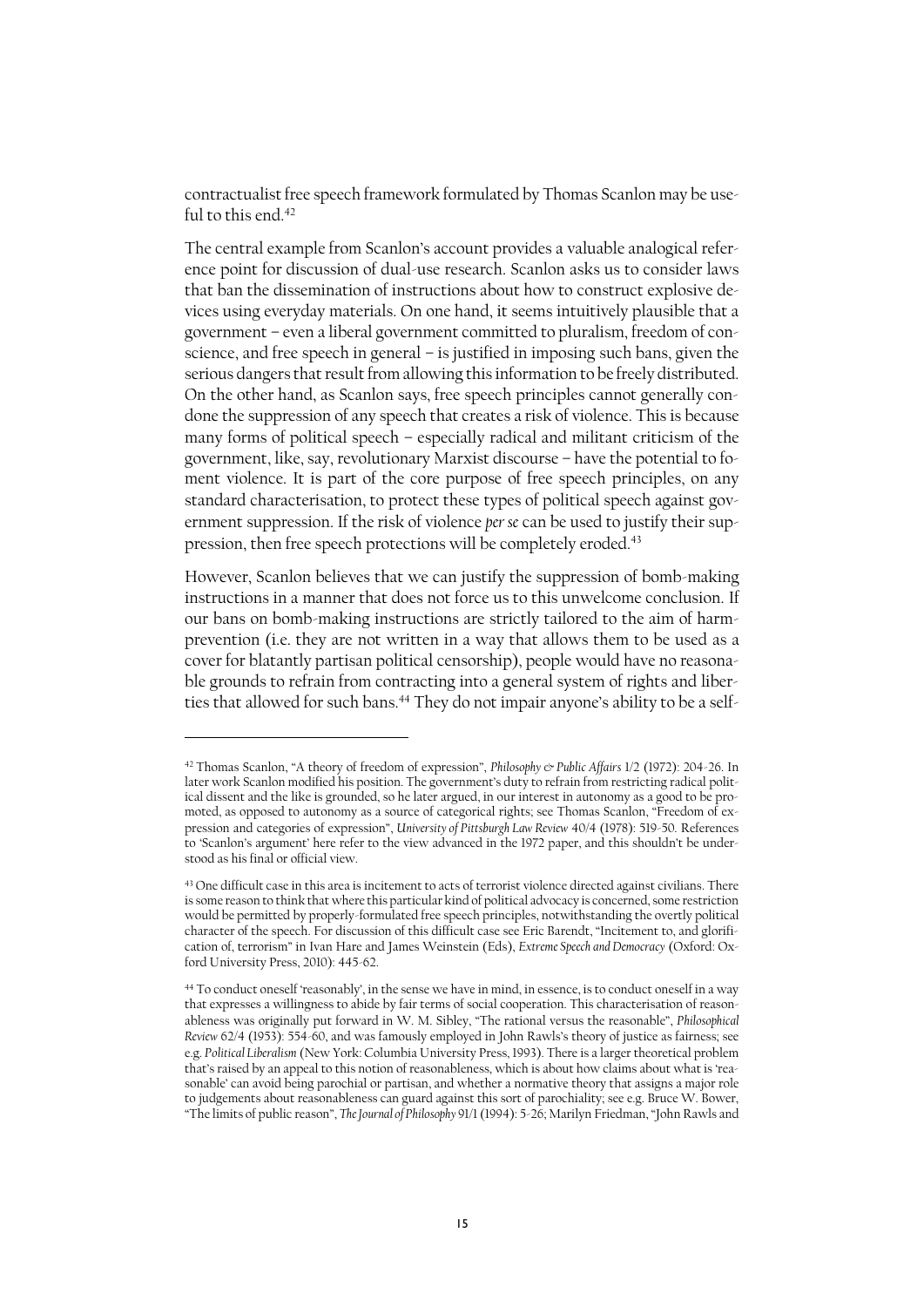governing agent in a community of equals, and they do not insulate the government from dissent or stifle public discourse about matters of fact and opinion. Although they do control people's communication, such laws are less like the ideological censorship that free speech principles paradigmatically disallow, and more like restrictions on dangerous goods.

By contrast, Scanlon argues, people *would* have reasonable grounds to refrain from contracting into a system of rights and liberties that allowed for bans on advocating revolutionary violence, even if such bans were similarly likely to reduce the incidence of violence. There is a relevant difference between the cases, because the second kind of case impinges on people's entitlement to decide forthemselves what to believe, how to respond to political advocacy, and what ideas and exhortations are fit to be treated seriously. As Ronald Dworkin puts it, in a discussion that echoes this element of Scanlon's account, a government "insults its citizens, and denies their moral responsibility, when it decrees that they cannot be trusted to hear opinions that might persuade them to dangerous or offensive convictions" $45$ 

For Scanlon, the discrepancy between these two kinds of cases lays the foundations for a contractualist free speech principle. Dangerous speech cannot be legitimately restricted if the underlying rationale is one that a self-governing people can reasonably refuse to contract into, on grounds like those outlined above.<sup>46</sup> The government that censors instructions that help increase the number of bombs being built in people's sheds is different, on his account, to the one that censors speech that may persuade people to join violent political movements.

Scanlon's account indicates how, when it comes to regulating dual-use research, we can have a framework that supports the consequentialist reasoning used to justify the suppression of dangerous research in extreme cases, while at the same time reassuring the researcher that her work will not be subject to regulatory interference in the normal run of cases. There are all sorts of tenuous bases on which academic research programs could be deemed dangerous. This is most evident

the political coercion of unreasonable people" in Victoria Davion and Clark Wolf (Eds), *The Idea of a Political Liberalism: Essays on John Rawls* (Oxford: Rowman and Littlefield, 2000): 16-33. There is a legitimate theoretical challenge to be addressed here. As we explain below, though, the judgements about non-reasonableness that are involved in our application of the contractualist framework, in this context, are ones that are accepted by all participants in the dual-use debate. This means that in the context of this debate, worries about parochiality in our judgements about what counts as reasonable have no real purchase.

<sup>45</sup> Ronald Dworkin, "Why must speech be free?" in *Freedom's Law: The Moral Reading of the American Constitution* (Cambridge Massachusetts: Harvard University Press, 1996): 200.

<sup>46</sup> In a representative passage, Scanlon says his principle of free speech, "as a general principle about how governmental restrictions on the liberty of citizens may be justified, is a consequence of the view, coming down to us from Kant and others, that a legitimate government is one whose authority citizens can recognize while still regarding themselves as equal, autonomous, rational agents". And thus, he says, although "it is not a principle about legal responsibility… [it] has its origins in a certain view of human agency from which many of our ideas about responsibility also derive"; Scanlon, "A theory of freedom of expression": 214.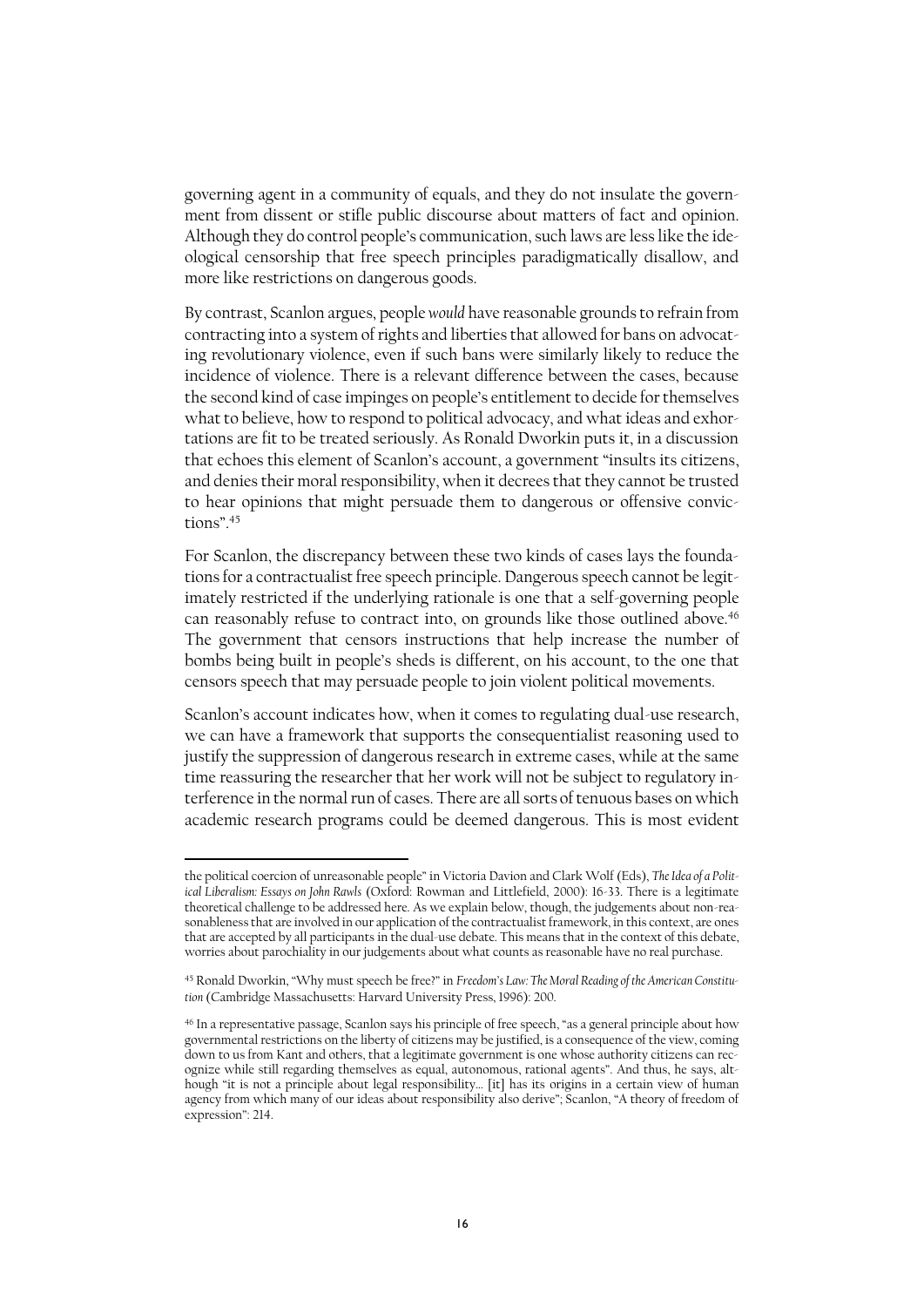outside the realm of the natural sciences. For instance, research in the humanities and social sciences can help to foster social movements that destabilise the social and political status quo.<sup>47</sup> But even in the natural sciences ideologically dubious claims about the dangers of research are also a genuine problem that needs to be guarded against. For instance, certain political actors may have spurious or ideologically-grounded reasons for regarding some research in the natural sciences as dangerous or politically inconvenient. For example, in 2003 officials at the U.S. Environmental Protection Agency tried to suppress data pertaining to global historical temperatures, human causes of global climate change, and the harmful consequences of such climate change, in an attempt to undermine claims that supported government action to mitigate the causes of anthropogenic climate change.<sup>48</sup> According to the logic of Scanlon's contractualist free speech framework, any justifications of this kind for restricting 'dangerous' research would be straightforwardly disallowed.

By contrast, there are some serious risks that all reasonable parties recognise *as* serious risks, like widespread access to bomb-making instructions, or access to technical data that could be used to synthesise bioagents and trigger a global pandemic. Restrictions on communication aimed at minimising these risks are permitted, in principle, by a contractualist free speech framework like Scanlon's. In cases of radical political advocacy, people can only agree to let the government protect them from this 'dangerous speech' by relinquishing a sense of themselves as self-governing agents. To ask the government to protect us from such speech is to ask the government to treat us as children. But people need not relinquish any sense of themselves as self-governing, free and equal agents in order to accept restrictions on access to information whose dangerousness owes to the fact that it can help to facilitate intentions to carry out a program of indiscriminate violence and killing. These sorts of grave risks are different in kind from outcomes that can only be characterised as 'grave risks' if one is judging things from a specific politically- or ideologically-slanted standpoint (e.g. things like the disorder of a revolutionary political uprising, or the political fallout from acknowledging the existence of climate change). Restrictions on communication aimed at minimising *these* sorts of 'dangers' would not be permitted by a contractualist free speech framework like Scanlon's.

It is true that the application of a framework like Scanlon's requires us to draw distinctions between which kinds of political views qualify as reasonable and which ones do not, and that such distinctions embed normative judgements or

<sup>47</sup> For instance, a number of critical social movements – feminism, queer activism, transgender activism, and radical environmentalism, to name a few – have been nurtured and developed to a significant degree by the work of academic researchers in humanities and social science disciplines. (This isn't to suggest that academic research was the primary driver of these movements, just that it was a non-negligible influence.)

<sup>48</sup> Tania Simoncelli and Jay Stanley, *Science Under Siege: The Bush Administration's Assault on Academic Freedom and Scientific Inquiry* (New York: American Civil Liberties Union, 2005).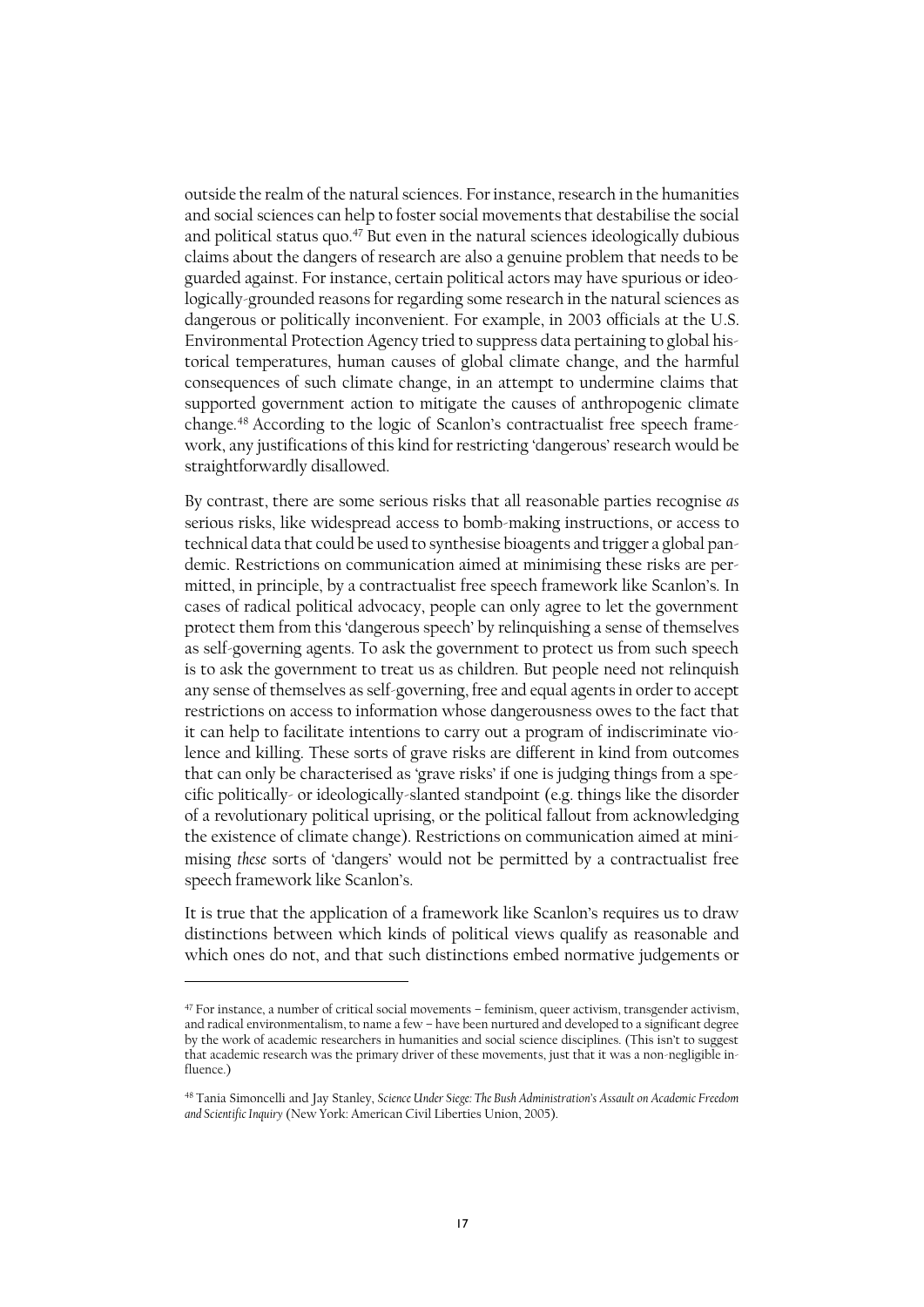ideals that are contestable in principle. <sup>49</sup> In particular, when this framework is used as a rationale for censoring things like dual-use research or bomb-making instructions, it builds in the assumption that all political views that accept indiscriminate, politically-motivated killing, directed against the state or other citizens, can be relegated to the domain of the unreasonable and sanctioned accordingly. This kind of assumption could be argued against, in principle. Having said that, the entire debate in this arena is premised on an equivalent assumption. It is premised on the view that at least some high-risk dual-use research is too dangerous to be freely conducted and/or circulated, because of its potential application in the development of bioagents, and that complaints from those who regard this outcome as disadvantageous to their political agenda are grounded in an unreasonable politics, and can be disregarded accordingly. Someone who takes issue with this assumption is not merely objecting to a contractualist theory of free speech. Rather, they are objecting to the whole underlying rationale for regulating dual-use research. As explained above, we think there is a decisive case in favour of such regulation, at least in extreme instances.

The point of a contractualist framework is not to embed a controversial notion of reasonableness in this debate. This point is to accommodate the judgement that some dual-use research may be too dangerous in its potential applications, and hence must be censored, but *without* reverting to a simplified cost-benefit framework, which would too easily allow concerns about other kinds of 'dangers' to be cited to justify the censorship of other kinds of speech. The contractualist framework sets principled standards – based on what kind of system of rights and liberties people could reasonably refrain from contracting into – that limit which kinds of outcomes a regulatory agency can cite as'dangers' in order to justify gagging, de-funding, or otherwise coercively interfering with a dual-use research program. In comparison to a simple cost-benefit framework of assessment, the appeal to these standards makes it harder for regulatory agencies to use claims about 'the danger of research' as a way of smuggling in blatantly partisan judgements about which kinds of research are of social merit more generally. Appeal to these standards will also reduce the degree of uncertainty about which lines of research will be deemed unacceptably dangerous by a regulatory agency, thereby helping to mitigate the chilling effects created by this uncertainty. These are the main advantages of adopting a contractualist framework for thinking about the limits of justifiable censorship in this area.

In a number of ways, then, a contractualist framework for adjudicating decisions about the regulation of dual-use research would – together with appropriate institutional measures, like those discussed above – support the autonomy of scientific researchers in this arena. Crucially, though, they would support their autonomy in a way that does not just collapse back into an implausible form of absolutism about the rights of scientific researchers. Under the contractualist

<sup>49</sup> See note 46.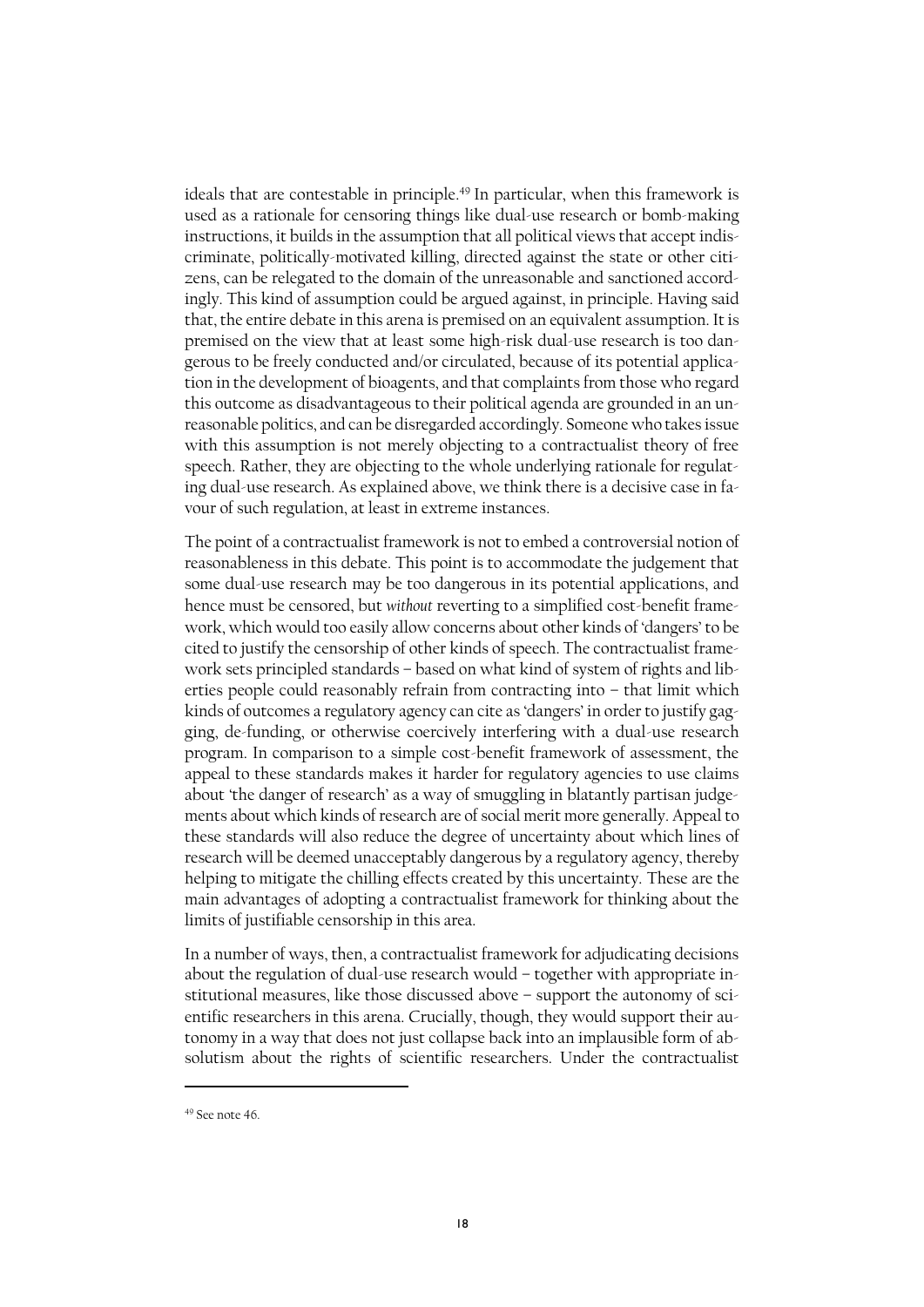framework, censorship of genuinely dangerous dual-use research could be entirely justifiable and appropriate, in-principle. The point is that the rationale for such regulation cannot be about micro-managing or pre-emptively guiding the outcomes of research, or supporting the government's favoured politics. Regulatory control of communication around the most dangerous forms of dual-use research does not betoken an acceptance of regulatory agencies having a more extensive role as arbiters of good or worthwhile scientific practice.

#### 6. Regulating dual-use research: pragmatic concerns

We have shown how resources from free speech theory can help to reconcile respect for scientific autonomy with coercive government regulation of dual-use research. But we have not yet said anything to address doubts about the effectiveness and consequences of coercive government regulation in this arena. In this closing section we address three types of doubts. The first relates to the efficacy of censorship: given that scientific research is easy to publish online, with or without the support of a journal, it may be nearly impossible to effectively censor a researcher who is determined to publish their work. The second concern is that in censoring research, scientists might risk being "scooped" by their competitors who are not subject to the same rules, e.g. those working in jurisdictions with less stringent regulatory policies. The third pragmatic concern about censorship is that, given the ubiquity of life sciences research and innovation worldwide – much of it conducted by individuals and private firms – there may be no stage in the ongoing research process at which government review for the purposes of censorship could adequately capture the research which we are worried about. $^{50}$ 

A common theme underlying these concerns is about the efficacy of censorship when applied to the modern life sciences. We acknowledge that the information age makes censorship – even if permissible, all things considered – difficult. Feasibility should absolutely act as a constraint against censorship in the same way as it does in other liberty-impairing acts.<sup>51</sup> But feasibility comes in degrees, and the degree of success we require to justify censorship of dual-use research must be weighed against the costs of inaction. If some piece of dual-use research posed a global catastrophic risk that would permanently harm humanity in an irreversible way (e.g. by killing billions of people), censoring that research would be justifiable in principle, even if our methods only provided limited means of containing the information (and thus preventing disaster).

<sup>&</sup>lt;sup>50</sup> We thank two anonymous reviewers from this journal for raising these additional objections.

<sup>51</sup> See e.g. James F. Childress, Ruth R. Faden, Ruth D. Gaare, Lawrence O. Gostin, Jeffrey Kahn, Richard J. Bonnie, Nancy E. Kass, Anna C. Mastroianni, Jonathan D. Moreno, and Phillip Nieburg, "Public health ethics: mapping the terrain, *The Journal of Law, Medicine & Ethics* 30/2 (2002): 170-78.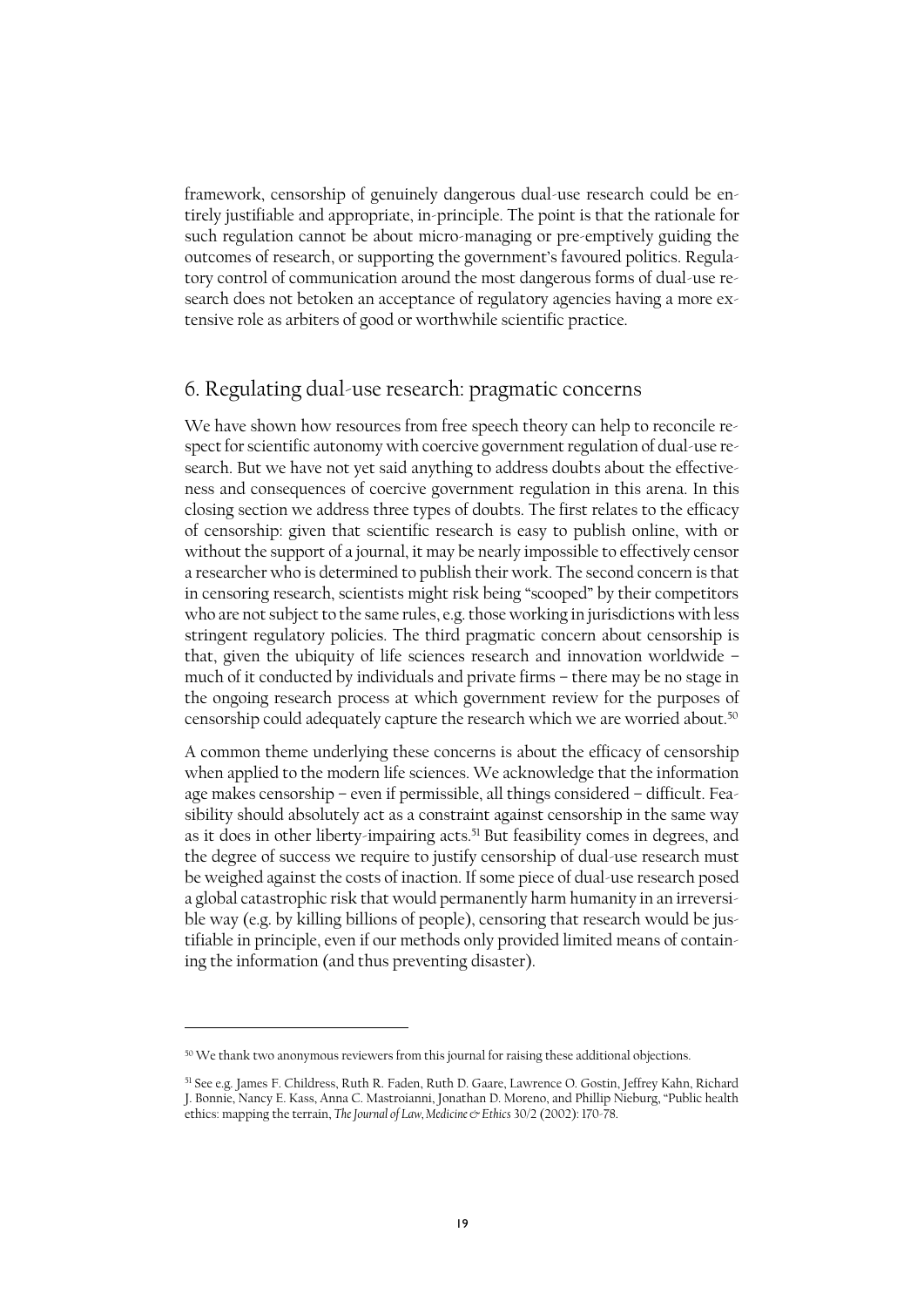Moreover, some regulatory policies would satisfy a reasonable definition of feasibility for a range of dual-use research, and would thus be permissible assuming they satisfied our other conditions. For example, the 2012 and 2017 U.S. Government policies on dual-use research both recommend that, if deemed necessary by agencies, dual-use research should be moved to funding agencies that had the power to classify scientific research (e.g. from the Department of Health and Human Services, to the Department of Defence). Classified research is performed around the world and, at least in those cases that have been subject to study, "classified communities" can permit free scientific inquiry *qua* the selection of interesting questions and communication with peers to a degree that is tolerable to many scientists.<sup>52</sup> While some information risks remain, from malevolent actors inside or outside the community (e.g. the risk of a cyberattack), the historical record seems to indicate that classified science is not only effective, but can be very productive. This suggests that there are applicable methods of information containment that would provide feasible means of regulating dual-use research.

These methods may have their own costs, of course. This dovetails into the second concern: that censorship may disincentivise the conduct of science. Making research classified definitely alters the incentive structure for researchers, including priority over discoveries, the potential to secure intellectual property rights or patents, or engage in entrepreneurial activity. In the physical sciences, for example, the classification of nuclear secrets has been charged with undermining of civilian nuclear power efforts, by restricting information to only those working on national security issues, or firms large enough to afford the logistical burden of attaining clearances for the purpose of developing civilian nuclear power.<sup>53</sup>

However, our proposals would not involve restricting an entire discipline, as opposed to only a fairly limited class of research programs in the life sciences. In the case of GOF, it may be possible to not only restrict information, but also to limit the conduct of this research to a smaller number of locations. In testimony before the U.S. House Energy and Commerce Committee in 2014, Richard H. Ebright

<sup>52</sup> Peter J. Westwick, "Secret science: a classified community in the national laboratories", *Minerva*, 38/4 (2000): 363-91.

<sup>53</sup> Robin Cowan, "Nuclear power reactors: a study in technological lock-in", *The Journal of Economic History*  50/3 (1990): 541-67. Cowan's studies of the lock-in of nuclear power – lock-in that continues today – don't solely focus on the role of classification. He also blames regulatory capture of the industry following rare but high-profile disasters such as the meltdown of the Three Mile Island reactor and its subsequent investigation. This is a significant addition, given the current debate on gain of function research is also focussed on rare but potentially calamitous accidents. Other work on the evolution of physics research, however, has noted that there were broad effects on physics research during the Cold War that altered research trajectories through their use of classification as a means of containing information and dictating the kinds of researchers that had access to the community. See e.g. Helge Kragh, *Quantum Generations: A History of Physics in the Twentieth Century* (Princeton: Princeton University Press, 1999); Paul Forman, "Behind quantum electronics: national security as basis for physics research in the United States, 1940- 1960", *Histroical Studies in the Physical and Biological Sciences* 18/1 (1987): 149-229.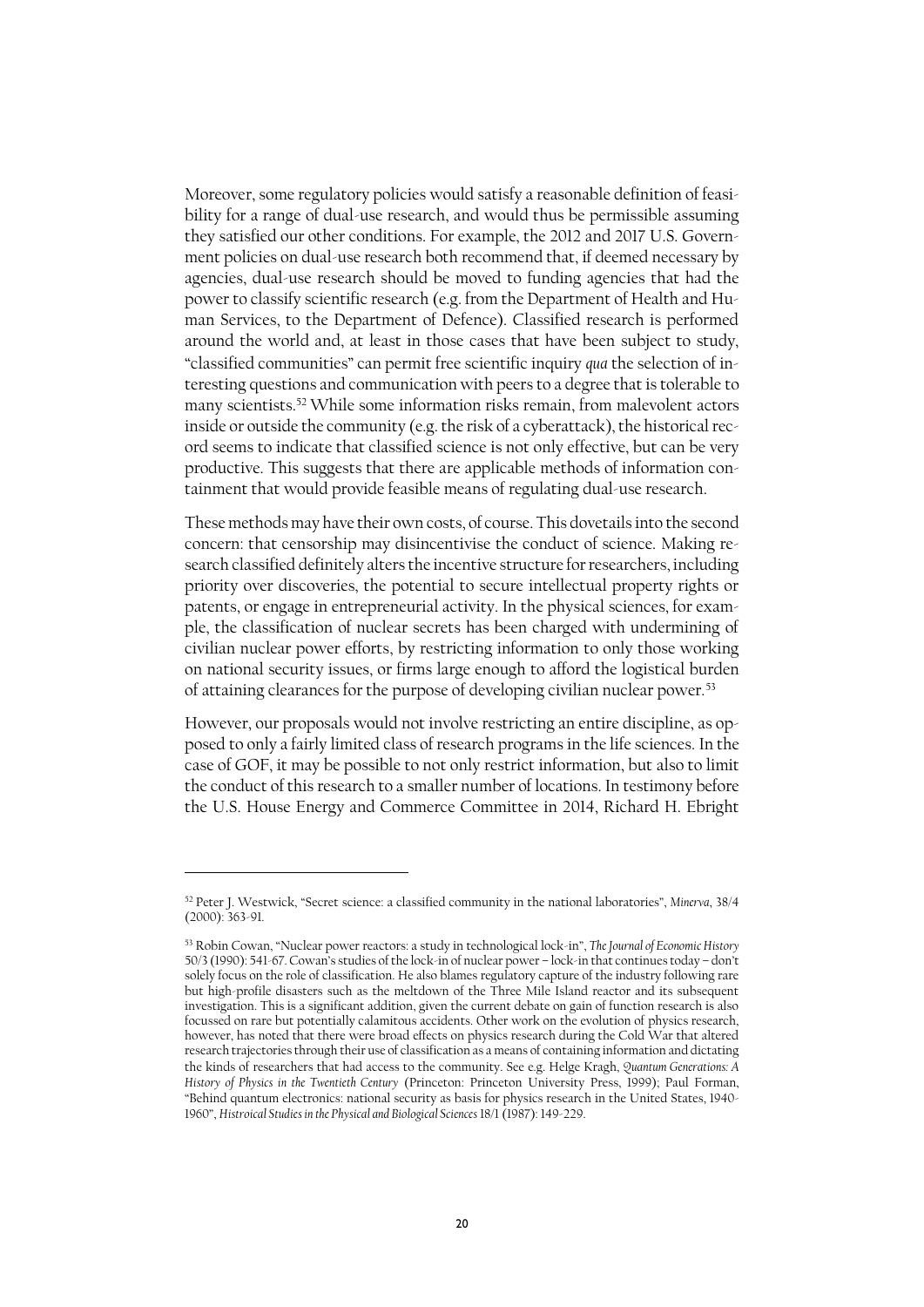recommended that the number of high-containment, Biosafety Level 3 and 4 laboratories in the U.S. be reduced to 25-50, from the existing level of approximately 1,500. <sup>54</sup> We could envisage an environment in which the most dangerous GOF studies were confined to a small number of laboratories---or, perhaps, even just one high security facility.

Incentives can be replaced in these environments. For a start, the opportunity to work on very select problems can be its own reward. Classified laboratories create incentives for scientists by offering employment or salary benefits, access to research resources, or opportunity to work on problems that cannot be worked on anywhere else. We concede that in some cases scientists may give up some important parts of the scientific process, such as securing priority or public recognition of work, while being compensated in other ways.

The final objection raises questions about how and when we should regulate research of concern. With the increasingly dominant role of private research funding, and the decreasing economic and technical barriers to access the life sciences, it is likely that the private sector will eventually be (if it is not already) a significant driver of dual-use research.<sup>55</sup> This pertains to broader concerns around the regulation of scientific research. The U.S. Common Rule, as a federal rule that only applies to research or institutions in receipt of federal funding, has encountered similar issues. 56 Appropriate regulation of private research, in general, is an important unresolved issue warranting further analysis.

Any regulation is likely to miss something. A better framing of the objection asks what a sufficiently robust (and beneficial) policy that justifies the costs of censorship would look like. Answering this is largely an empirical problem, and one that plagues the larger policy debate on dual-use research. Existing U.S. regulations that address dual-use, in some cases, only do so in the context of pathogens listed under the Select Agents Program, which describes biological agents and toxins that pose greatest risk of use by terrorists.<sup>57</sup> Yet avian influenza, while be-

<sup>54</sup> Written Testimony of Richard H. Ebright, submitted for the record to the House Energy and Commerce Committee Subcommittee on Oversight and Investigations, for the hearing "Review of CDC Anthrax Incident" July 16, 2014; see [http://docs.house.gov/meetings/IF/IF02/20140716/102479/HHRG-113-](http://docs.house.gov/meetings/IF/IF02/20140716/102479/HHRG-113-IF02-Wstate-EbrightR-20140716.pdf) [IF02-Wstate-EbrightR-20140716.pdf,](http://docs.house.gov/meetings/IF/IF02/20140716/102479/HHRG-113-IF02-Wstate-EbrightR-20140716.pdf) retrieved 14 September, 2017.

<sup>55</sup> On the changing role of federal and private research funding in the US, see Homer A. Neal, Tobin L. Smith, and Jennifer B. McCormick, *Beyond Sputnik: U.S. Science Policy in the Twenty-First Century (Ann Arbor:* University of Michigan Press, 2008). On the change in economic and technical barriers to accessing the life sciences, see Nicholas G. Evans and Michael J. Selgelid, "Biosecurity and open-source biology: the promise and peril of distributed synthetic biological technologies", *Science and Engineering Ethics* 21/4 (2015): 1065-83.

<sup>56</sup> David Hunter and Nicholas G. Evans, "[Facebook emotional contagion experiment controversy](https://philpapers.org/go.pl?id=HUNFEC&proxyId=&u=http%3A%2F%2Fdx.doi.org%2F10.1177%2F1747016115626341)", *Research Ethics* 12/1 (2016): 2-3.

<sup>57</sup> Office of Science Policy, *United States Government Policy for Institutional Oversight of Life Sciences Dual Use Research of Concern* (Bethesda: National Institutes of Health, 2014).